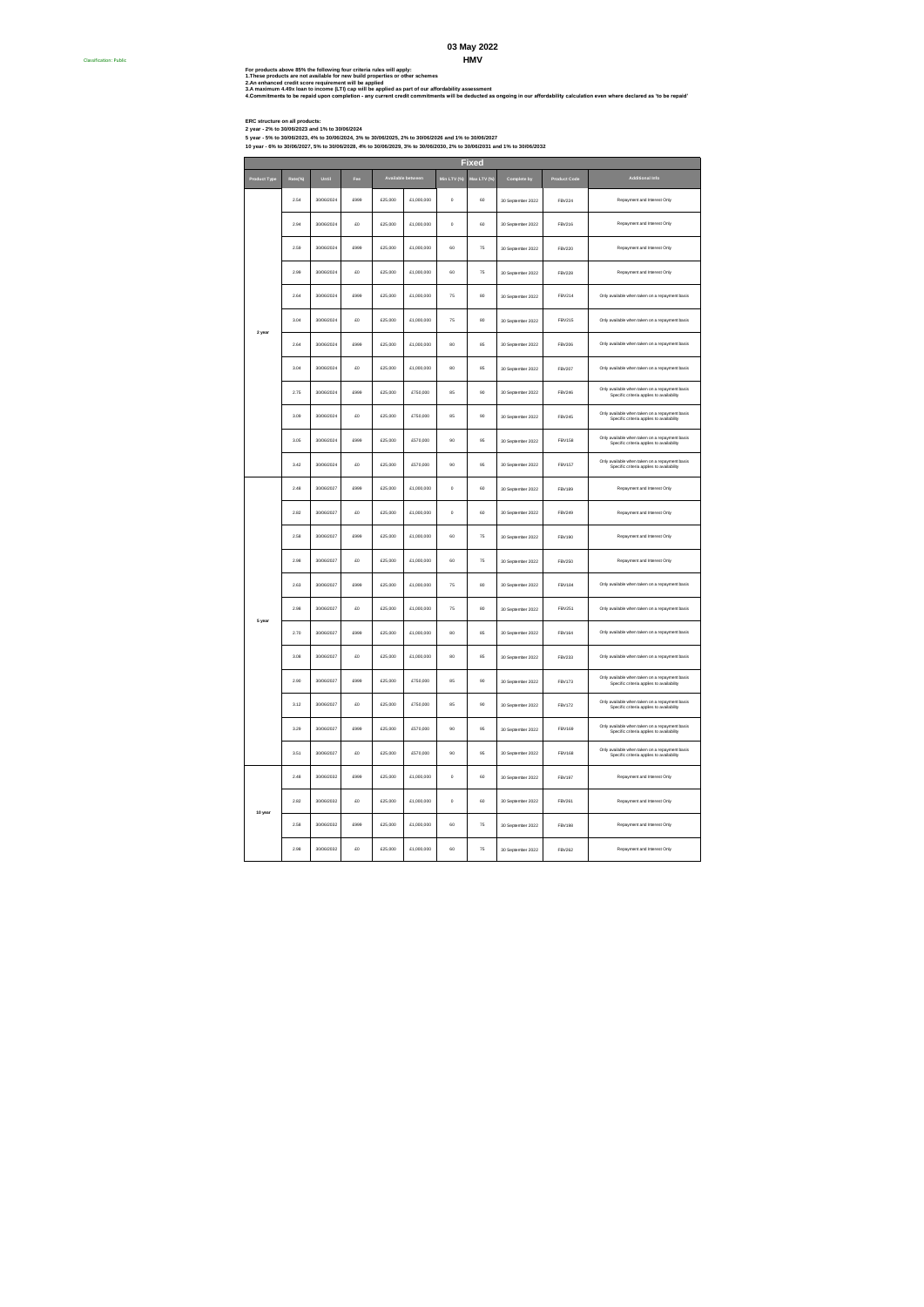| <b>Classification: Public</b> |  |
|-------------------------------|--|

**FTB For products above 85% the following four criteria rules will apply: 1. These products are not available for new build properties or other schemes**

| <u>LINGSC DIVUULLS GIC INILAYANGUIC IVI NGW DUNU DIVUCIUCS VI VUICI SLIICINGS </u>                                                                                             |
|--------------------------------------------------------------------------------------------------------------------------------------------------------------------------------|
| 2.An enhanced credit score requirement will be applied                                                                                                                         |
| 3.A maximum 4.49x loan to income (LTI) cap will be applied as part of our affordability assessment                                                                             |
| 4.Commitments to be repaid upon completion - any current credit commitments will be deducted as ongoing in our affordability calculation even where declared as 'to be repaid' |
|                                                                                                                                                                                |

| <b>Fixed</b>        |         |            |      |         |                   |             |             |                   |                     |                                                                                             |  |
|---------------------|---------|------------|------|---------|-------------------|-------------|-------------|-------------------|---------------------|---------------------------------------------------------------------------------------------|--|
| <b>Product Type</b> | Rate(%) | Until      | Fed  |         | Available between | Min LTV (%) | Max LTV (%) | Complete by       | <b>Product Code</b> | Additional Info                                                                             |  |
|                     | 2.54    | 30/06/2024 | £999 | £25,000 | £1,000,000        | $\circ$     | 60          | 30 September 2022 | <b>FBV225</b>       | Repayment and Interest Only                                                                 |  |
|                     | 2.94    | 30/06/2024 | £O   | £25,000 | £1,000,000        | $\circ$     | 60          | 30 September 2022 | <b>FBV217</b>       | Repayment and Interest Only                                                                 |  |
|                     | 2.59    | 30/06/2024 | £999 | £25,000 | £1,000,000        | 60          | 75          | 30 September 2022 | FBV221              | Repayment and Interest Only                                                                 |  |
|                     | 2.99    | 30/06/2024 | £D   | £25,000 | £1,000,000        | 60          | 75          | 30 September 2022 | <b>FBV229</b>       | Repayment and Interest Only                                                                 |  |
|                     | 2.64    | 30/06/2024 | 6999 | £25,000 | £1,000,000        | 75          | 80          | 30 September 2022 | <b>FBV212</b>       | Only available when taken on a repayment basis                                              |  |
| 2 year              | 3.04    | 30/06/2024 | £D   | £25,000 | £1,000,000        | 75          | 80          | 30 September 2022 | <b>FBV213</b>       | Only available when taken on a repayment basis                                              |  |
|                     | 2.64    | 30/06/2024 | £999 | £25,000 | £1,000,000        | 80          | 85          | 30 September 2022 | <b>FBV204</b>       | Only available when taken on a repayment basis                                              |  |
|                     | 3.04    | 30/06/2024 | £O   | £25,000 | £1,000,000        | 80          | 85          | 30 September 2022 | <b>FBV205</b>       | Only available when taken on a repayment basis                                              |  |
|                     | 2.75    | 30/06/2024 | £999 | £25,000 | £750,000          | 85          | 90          | 30 September 2022 | <b>FBV248</b>       | Only available when taken on a repayment basis<br>Specific criteria applies to availability |  |
|                     | 3.09    | 30/06/2024 | £D   | £25,000 | £750,000          | 85          | 90          | 30 September 2022 | <b>FBV247</b>       | Only available when taken on a repayment basis<br>Specific criteria applies to availability |  |
|                     | 3.05    | 30/06/2024 | 6999 | £25,000 | £570,000          | 90          | 95          | 30 September 2022 | <b>FBV160</b>       | Only available when taken on a repayment basis<br>Specific criteria applies to availability |  |
|                     | 3.42    | 30/06/2024 | £D   | £25,000 | £570,000          | 90          | 95          | 30 September 2022 | <b>FBV159</b>       | Only available when taken on a repayment basis<br>Specific criteria applies to availability |  |
|                     | 2.48    | 30/06/2027 | £999 | £25,000 | £1,000,000        | $\,$        | 60          | 30 September 2022 | <b>FBV191</b>       | Repayment and Interest Only                                                                 |  |
|                     | 2.82    | 30/06/2027 | £O   | £25,000 | £1,000,000        | $\,$        | 60          | 30 September 2022 | FBV252              | Repayment and Interest Only                                                                 |  |
|                     | 2.58    | 30/06/2027 | £999 | £25,000 | £1,000,000        | 60          | 75          | 30 September 2022 | FBV192              | Repayment and Interest Only                                                                 |  |
|                     | 2.98    | 30/06/2027 | £D   | £25,000 | £1,000,000        | 60          | 75          | 30 September 2022 | FBV253              | Repayment and Interest Only                                                                 |  |
|                     | 2.63    | 30/06/2027 | £999 | £25,000 | £1,000,000        | 75          | 80          | 30 September 2022 | <b>FBV185</b>       | Only available when taken on a repayment basis                                              |  |
| 5 year              | 298     | 30/06/2027 | £O   | £25,000 | £1,000,000        | 75          | 80          | 30 September 2022 | <b>FBV254</b>       | Only available when taken on a repayment basis                                              |  |
|                     | 2.70    | 30/06/2027 | £999 | £25,000 | £1,000,000        | 80          | 85          | 30 September 2022 | <b>FBV165</b>       | Only available when taken on a repayment basis                                              |  |
|                     | 3.08    | 30/06/2027 | £O   | £25,000 | £1,000,000        | 80          | 85          | 30 September 2022 | <b>FBV234</b>       | Only available when taken on a repayment basis                                              |  |
|                     | 2.90    | 30/06/2027 | 6999 | £25,000 | £750,000          | 85          | 90          | 30 September 2022 | <b>FBV175</b>       | Only available when taken on a repayment basis<br>Specific criteria applies to availability |  |
|                     | 3.12    | 30/06/2027 | £D   | £25,000 | £750,000          | 85          | 90          | 30 September 2022 | FBV174              | Only available when taken on a repayment basis<br>Specific criteria applies to availability |  |
|                     | 3.29    | 30/06/2027 | £999 | £25,000 | £570,000          | 90          | 95          | 30 September 2022 | <b>FBV171</b>       | Only available when taken on a repayment basis<br>Specific criteria applies to availability |  |
|                     | 3.51    | 30/06/2027 | £O   | £25,000 | £570,000          | 90          | 95          | 30 September 2022 | <b>FBV170</b>       | Only available when taken on a repayment basis<br>Specific criteria applies to availability |  |
|                     |         |            |      |         |                   |             |             |                   |                     |                                                                                             |  |

|                     | Large Loans HMV & FTB<br>These products are not available to Retirement Home plan or Consent to Lease customers<br>Interest Only available up to 75% LTV |            |        |                   |            |             |             |                   |                     |                                                                 |  |  |  |
|---------------------|----------------------------------------------------------------------------------------------------------------------------------------------------------|------------|--------|-------------------|------------|-------------|-------------|-------------------|---------------------|-----------------------------------------------------------------|--|--|--|
|                     | <b>Fixed</b>                                                                                                                                             |            |        |                   |            |             |             |                   |                     |                                                                 |  |  |  |
| <b>Product Type</b> | Rate(%)                                                                                                                                                  | Until      | Fee    | Available between |            | Min LTV (%) | Max LTV (%) | Complete by       | <b>Product Code</b> | <b>Additional Info</b>                                          |  |  |  |
|                     | 242                                                                                                                                                      | 30/06/2024 | £1,499 | £1,000.001        | £5,000,000 | $\Omega$    | 60          | 30 September 2022 | FRV199              | Repayment and Interest Only                                     |  |  |  |
| 2 year              | 3.03                                                                                                                                                     | 30/06/2024 | £1,499 | £1,000.001        | £5,000,000 | 60          | 70          | 30 September 2022 | ERV162              | Repayment and Interest Only                                     |  |  |  |
|                     | 3.38                                                                                                                                                     | 30/06/2024 | £1,499 | £1,000.001        | £2,000.000 | 70          | 80          | 30 September 2022 | ERV161              | Repayment and Interest Only<br>Interest only available <75% LTV |  |  |  |
| 5 year              | 2.31                                                                                                                                                     | 30/06/2027 | £1,499 | £1,000.001        | £5,000,000 | $\Omega$    | 60          | 30 September 2022 | <b>FRV188</b>       | Repayment and Interest Only                                     |  |  |  |
|                     |                                                                                                                                                          |            |        |                   |            |             |             |                   |                     |                                                                 |  |  |  |

3.93 30/06/2027 £1,499 £1,000,001 £5,000,000 60 70 30 September 2022 FBV163 Repayment and Interest Only

 $\overline{\phantom{a}}$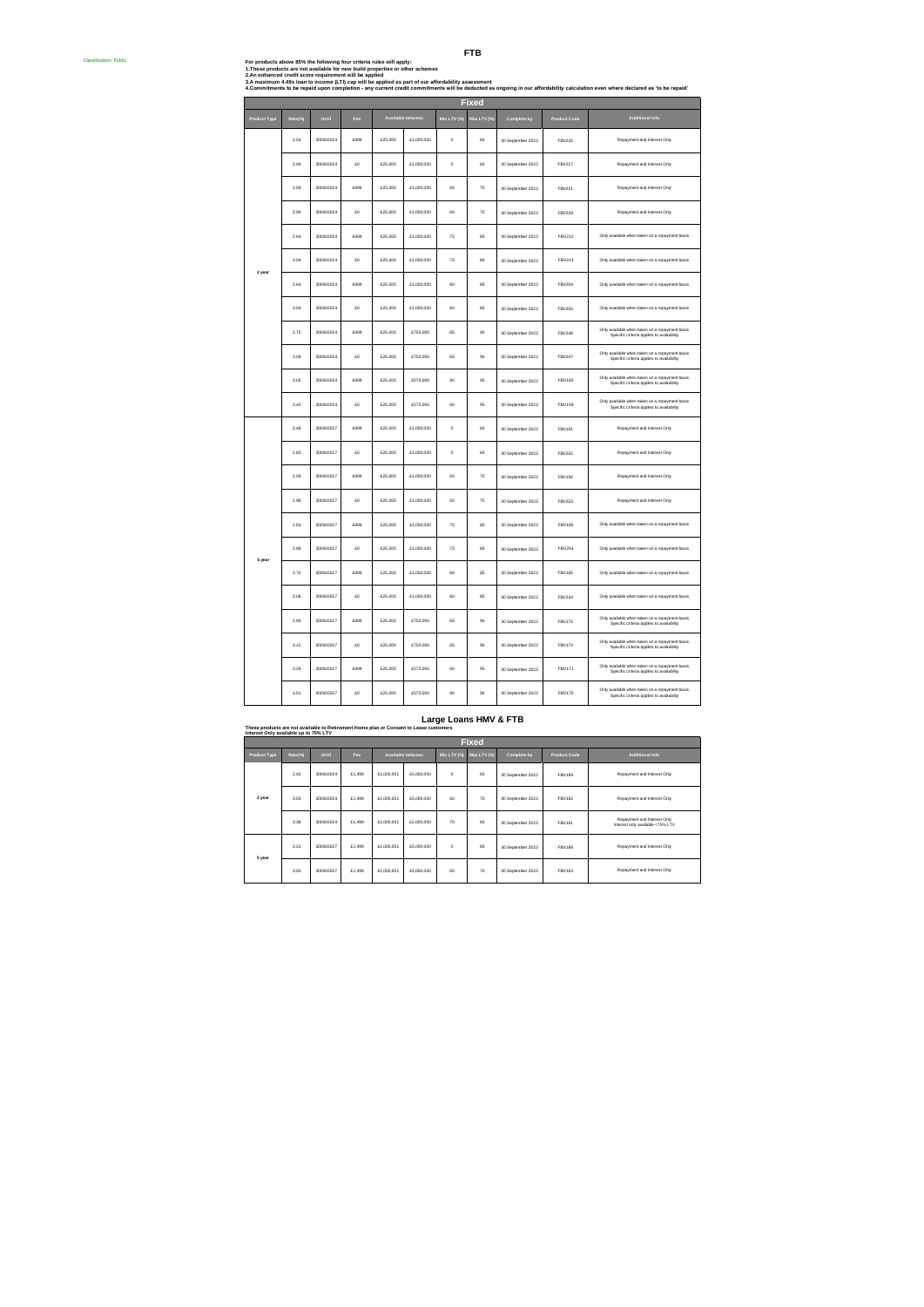### **New Build HMV**

|                     |         |            |      |         |                   |            |              |               | These products are only available for New Build houses/bungalows. They are not available for conversions or renovations between 80-85% LTV |                                                                        |
|---------------------|---------|------------|------|---------|-------------------|------------|--------------|---------------|--------------------------------------------------------------------------------------------------------------------------------------------|------------------------------------------------------------------------|
|                     |         |            |      |         |                   |            | <b>Fixed</b> |               |                                                                                                                                            |                                                                        |
| <b>Product Type</b> | Rate(%) | Until      | Fee  |         | Available between | Min LTV (% | Max LTV (%   | Complete by   | <b>Product Code</b>                                                                                                                        | Additional Info                                                        |
|                     | 2.74    | 30/06/2024 | £999 | £25,000 | £1,000,000        | $\circ$    | 60           | 31 March 2023 | FBV226                                                                                                                                     | New Build Cases Only<br>Repayment and Interest Only                    |
|                     | 3.14    | 30/06/2024 | £0   | £25,000 | £1,000,000        | $\circ$    | 60           | 31 March 2023 | <b>FBV218</b>                                                                                                                              | New Build Cases Only<br>Repayment and Interest Only                    |
|                     | 2.79    | 30/06/2024 | £999 | £25,000 | £1,000,000        | 60         | 75           | 31 March 2023 | <b>FBV222</b>                                                                                                                              | New Build Cases Only<br>Repayment and Interest Only                    |
| 2 year              | 3.19    | 30/06/2024 | £0   | £25,000 | £1,000,000        | 60         | 75           | 31 March 2023 | <b>FBV230</b>                                                                                                                              | New Build Cases Only<br>Repayment and Interest Only                    |
|                     | 2.84    | 30/06/2024 | £999 | £25,000 | £1,000,000        | 75         | 80           | 31 March 2023 | FBV210                                                                                                                                     | New Build Cases Only<br>Only available when taken on a repayment basis |
|                     | 3.24    | 30/06/2024 | £0   | £25,000 | £1,000,000        | 75         | 80           | 31 March 2023 | FBV211                                                                                                                                     | New Build Cases Only<br>Only available when taken on a repayment basis |
|                     | 2.84    | 30/06/2024 | £999 | £25,000 | £1,000,000        | 80         | 85           | 31 March 2023 | FBV202                                                                                                                                     | New Build Cases Only<br>Only available when taken on a repayment basis |
|                     | 3.24    | 30/06/2024 | £0   | £25,000 | £1,000,000        | 80         | 85           | 31 March 2023 | FBV203                                                                                                                                     | New Build Cases Only<br>Only available when taken on a repayment basis |
|                     | 2.68    | 30/06/2027 | £999 | £25,000 | £1,000,000        | $^{\circ}$ | 60           | 31 March 2023 | <b>FBV193</b>                                                                                                                              | New Build Cases Only<br>Repayment and Interest Only                    |
|                     | 3.02    | 30/06/2027 | £0   | £25,000 | £1,000,000        | $^{\circ}$ | 60           | 31 March 2023 | FBV255                                                                                                                                     | New Build Cases Only<br>Repayment and Interest Only                    |
|                     | 2.78    | 30/06/2027 | £999 | £25,000 | £1,000,000        | 60         | 75           | 31 March 2023 | <b>FBV194</b>                                                                                                                              | New Build Cases Only<br>Repayment and Interest Only                    |
| 5 year              | 3.18    | 30/06/2027 | £0   | £25,000 | £1,000,000        | 60         | 75           | 31 March 2023 | FBV256                                                                                                                                     | New Build Cases Only<br>Repayment and Interest Only                    |
|                     | 2.83    | 30/06/2027 | £999 | £25,000 | £1,000,000        | 75         | 80           | 31 March 2023 | <b>FBV186</b>                                                                                                                              | New Build Cases Only<br>Only available when taken on a repayment basis |
|                     | 3.18    | 30/06/2027 | \$0  | £25,000 | £1,000,000        | 75         | 80           | 31 March 2023 | <b>FBV257</b>                                                                                                                              | New Build Cases Only<br>Only available when taken on a repayment basis |
|                     | 2.90    | 30/06/2027 | £999 | £25,000 | £1,000,000        | 80         | 85           | 31 March 2023 | <b>FBV166</b>                                                                                                                              | New Build Cases Only<br>Only available when taken on a repayment basis |
|                     | 3.28    | 30/06/2027 | £0   | £25,000 | £1,000,000        | 80         | 85           | 31 March 2023 | <b>FBV235</b>                                                                                                                              | New Build Cases Only<br>Only available when taken on a repayment basis |

**THEW BUIIG F I B**<br>Cts are only available for New Build houses/bungalows. They are not available for conversions or renovations between 80-85% LTV **New Build FTB**

| <b>Fixed</b>        |         |            |      |         |                   |             |            |               |                     |                                                                        |  |  |
|---------------------|---------|------------|------|---------|-------------------|-------------|------------|---------------|---------------------|------------------------------------------------------------------------|--|--|
| <b>Product Type</b> | Rate(%) | Until      | Fee  |         | Available between | Min LTV (%) | Max LTV (% | Complete by   | <b>Product Code</b> | Additional Info                                                        |  |  |
|                     | 2.74    | 30/06/2024 | £999 | £25,000 | £1,000,000        | $\circ$     | 60         | 31 March 2023 | <b>FBV227</b>       | New Build Cases Only<br>Repayment and Interest Only                    |  |  |
|                     | 3.14    | 30/06/2024 | £D   | £25,000 | £1,000,000        | $^{\circ}$  | 60         | 31 March 2023 | FBV219              | New Build Cases Only<br>Repayment and Interest Only                    |  |  |
|                     | 2.79    | 30/06/2024 | cago | £25,000 | £1,000,000        | 60          | 75         | 31 March 2023 | <b>FBV223</b>       | New Build Cases Only<br>Repayment and Interest Only                    |  |  |
| 2 year              | 3.19    | 30/06/2024 | £0   | £25,000 | £1,000,000        | 60          | 75         | 31 March 2023 | <b>FBV231</b>       | New Build Cases Only<br>Repayment and Interest Only                    |  |  |
|                     | 284     | 30/06/2024 | cago | £25,000 | £1,000,000        | 75          | 80         | 31 March 2023 | <b>FRV208</b>       | New Build Cases Only<br>Only available when taken on a repayment basis |  |  |
|                     | 3.24    | 30/06/2024 | £0   | £25,000 | £1,000,000        | 75          | 80         | 31 March 2023 | FBV209              | New Build Cases Only<br>Only available when taken on a repayment basis |  |  |
|                     | 2.84    | 30/06/2024 | £999 | £25,000 | £1,000,000        | 80          | 85         | 31 March 2023 | FBV200              | New Build Cases Only<br>Only available when taken on a repayment basis |  |  |
|                     | 3.24    | 30/06/2024 | £0   | £25,000 | £1,000,000        | 80          | 85         | 31 March 2023 | FBV201              | New Build Cases Only<br>Only available when taken on a repayment basis |  |  |
|                     | 2.68    | 30/06/2027 | £999 | £25,000 | £1,000,000        | $\circ$     | 60         | 31 March 2023 | <b>FRV195</b>       | New Build Cases Only<br>Repayment and Interest Only                    |  |  |
|                     | 3.02    | 30/06/2027 | £0   | £25,000 | £1,000,000        | $\circ$     | 60         | 31 March 2023 | <b>FBV258</b>       | New Build Cases Only<br>Repayment and Interest Only                    |  |  |
|                     | 2.78    | 30/06/2027 | £999 | £25,000 | £1,000,000        | 60          | 75         | 31 March 2023 | <b>FRV196</b>       | New Build Cases Only<br>Repayment and Interest Only                    |  |  |
| 5 year              | 3.18    | 30/06/2027 | £D   | £25,000 | £1,000,000        | 60          | 75         | 31 March 2023 | <b>FRV259</b>       | New Build Cases Only<br>Repayment and Interest Only                    |  |  |
|                     | 2.83    | 30/06/2027 | cago | £25,000 | £1,000,000        | 75          | 80         | 31 March 2023 | FRV187              | New Build Cases Only<br>Only available when taken on a repayment basis |  |  |
|                     | 3.18    | 30/06/2027 | £0   | £25,000 | £1,000,000        | 75          | 80         | 31 March 2023 | <b>FBV260</b>       | New Build Cases Only<br>Only available when taken on a repayment basis |  |  |
|                     | 2.90    | 30/06/2027 | £999 | £25,000 | £1,000,000        | 80          | 85         | 31 March 2023 | <b>FBV167</b>       | New Build Cases Only<br>Only available when taken on a repayment basis |  |  |
|                     | 3.28    | 30/06/2027 | £D   | £25,000 | £1,000,000        | 80          | 85         | 31 March 2023 | <b>FRV236</b>       | New Build Cases Only<br>Only available when taken on a repayment basis |  |  |

**First Homes - First Time Buyer Only**

Available for the Governments First Homes scheme in England only<br>All applicants must be First Time Buyers and be approved by their Local Authority before applying<br>Maximum purchase price is £250,000 (£420,000 in London), an

ERC structure on all products:<br>2 year - 2% to 31/03/2023 and 1% to 31/03/2024<br>5 year - 5% to 31/03/2023, 4% to 31/03/2024, 3% to 31/03/2025, 2% to 31/03/2026 and 1% to 31/03/2027

|                           | <b>First Home - Fixed</b> |                                   |     |                   |          |             |                         |               |                     |                 |  |  |  |
|---------------------------|---------------------------|-----------------------------------|-----|-------------------|----------|-------------|-------------------------|---------------|---------------------|-----------------|--|--|--|
| Product Type              | Rate(%)                   | Until                             | Fee | Available between |          | Min LTV (%) | Max LTV (%)             | Complete by   | <b>Product Code</b> | Additional Info |  |  |  |
| 2 year                    | 3.19                      | 30/06/2024                        | £D  | £25,000           | £300,000 | $^{\circ}$  | 75                      | 31 March 2023 | <b>FBV232</b>       | Repayment Only  |  |  |  |
|                           |                           |                                   |     |                   |          |             |                         |               |                     |                 |  |  |  |
| <b>First Home - Fixed</b> |                           |                                   |     |                   |          |             |                         |               |                     |                 |  |  |  |
| Product Type              | Rate(%)                   | Available between<br>Until<br>Fee |     |                   |          |             | Min LTV (%) Max LTV (%) | Complete by   | <b>Product Code</b> | Additional Info |  |  |  |
| 5 year                    | 3.18                      | 30/06/2027                        | £D  | £25,000           | £300,000 | $^{\circ}$  | 75                      | 31 March 2023 | <b>FBV263</b>       | Repayment Only  |  |  |  |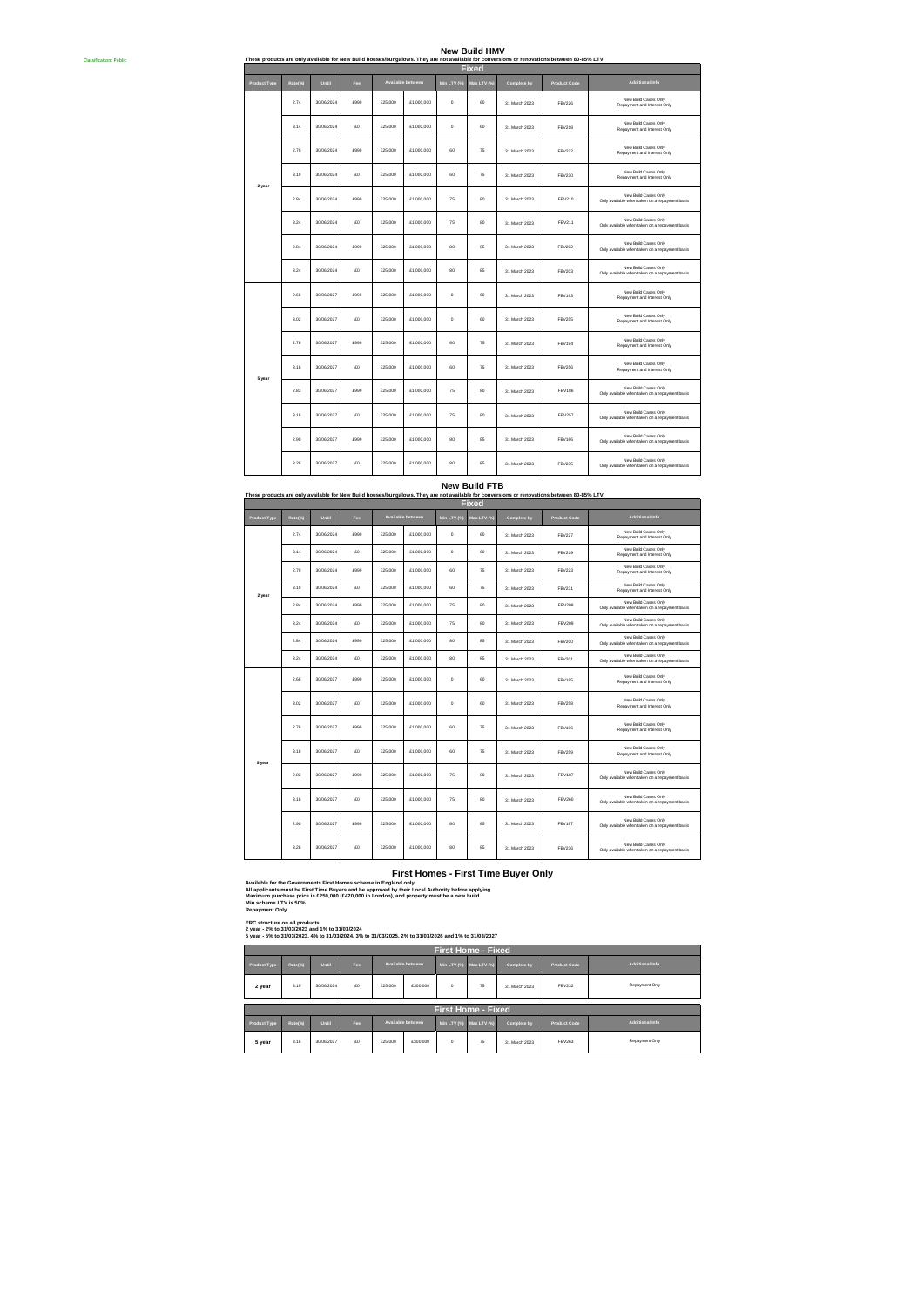# **03 May 2022**

A £250 cashback is available on selected residential products, to those purchasing a property with an Energy Efficiency Band of A or B, or an Energy Efficiency Rating of St or<br>higher, Evidence of this must be validated pri

Classification: Public #

ERC atructure on all products:<br>2 year - 5% to 30/06/2023 and 1% to 30/06/2024<br>10 year - 5% to 30/06/2023 and 1% to 30/06/2024, 3% to 30/06/2025, 2% to 30/06/2023 and 1% to 30/06/2027<br>10 year - 6% to 30/06/2027, 5% to 30/06

|                     |         |            |      |         | <b>Fixed</b>      |             |             |                   |                     |                                                                 |  |  |
|---------------------|---------|------------|------|---------|-------------------|-------------|-------------|-------------------|---------------------|-----------------------------------------------------------------|--|--|
| <b>Product Type</b> | Rate(%) | Until      | Fee  |         | Available between | Min LTV (%) | Max LTV (%) | Complete by       | <b>Product Code</b> | Additional Info                                                 |  |  |
|                     | 2.54    | 30/06/2024 | 6999 | £25,000 | £1,000,000        | $\circ$     | 60          | 30 September 2022 | GRC842              | £250 Cashback Repayment and Interest Only                       |  |  |
|                     | 2.94    | 30/06/2024 | £O   | £25,000 | £1,000,000        | $\circ$     | 60          | 30 September 2022 | GRC834              | £250 Cashback Repayment and Interest Only                       |  |  |
|                     | 2.59    | 30/06/2024 | 6999 | £25,000 | £1,000,000        | 60          | 75          | 30 September 2022 | GRC838              | £250 Cashback Repayment and Interest Only                       |  |  |
| 2 year              | 2.99    | 30/06/2024 | £O   | £25,000 | £1,000,000        | 60          | 75          | 30 September 2022 | <b>GRC846</b>       | £250 Cashback Repayment and Interest Only                       |  |  |
|                     | 2.64    | 30/06/2024 | £999 | £25,000 | £1,000,000        | 75          | 80          | 30 September 2022 | <b>GRC832</b>       | £250 Cashback Only available when taken on a<br>repayment basis |  |  |
|                     | 3.04    | 30/06/2024 | £O   | £25,000 | £1,000,000        | 75          | 80          | 30 September 2022 | <b>GRC833</b>       | £250 Cashback Only available when taken on a<br>repayment basis |  |  |
|                     | 2.64    | 30/06/2024 | £999 | £25,000 | £1,000,000        | 80          | 85          | 30 September 2022 | GRC824              | £250 Cashback Only available when taken on a<br>repayment basis |  |  |
|                     | 3.04    | 30/06/2024 | £O   | £25,000 | £1,000,000        | 80          | 85          | 30 September 2022 | <b>GRC825</b>       | £250 Cashback Only available when taken on a<br>repayment basis |  |  |
|                     | 2.48    | 30/06/2027 | £999 | £25,000 | £1,000,000        | $\circ$     | 60          | 30 September 2022 | GRC807              | £250 Cashback Repayment and Interest Only                       |  |  |
|                     | 2.82    | 30/06/2027 | £O   | £25,000 | £1,000,000        | o           | 60          | 30 September 2022 | <b>GRC855</b>       | £250 Cashback Repayment and Interest Only                       |  |  |
|                     | 2.58    | 30/06/2027 | 6999 | £25,000 | £1,000.000        | 60          | 75          | 30 September 2022 | GRC808              | £250 Cashback Repayment and Interest Only                       |  |  |
| 5 year              | 2.98    | 30/06/2027 | en   | £25,000 | £1,000,000        | 60          | 75          | 30 September 2022 | <b>GRC856</b>       | £250 Cashback Repayment and Interest Only                       |  |  |
|                     | 2.63    | 30/06/2027 | 6999 | £25,000 | £1,000.000        | 75          | 80          | 30 September 2022 | GRC802              | £250 Cashback Only available when taken on a<br>repayment basis |  |  |
|                     | 2.98    | 30/06/2027 | en   | £25,000 | £1,000.000        | 75          | 80          | 30 September 2022 | <b>GRC857</b>       | £250 Cashback Only available when taken on a<br>repayment basis |  |  |
|                     | 2.70    | 30/06/2027 | £999 | £25,000 | £1,000,000        | 80          | 85          | 30 September 2022 | GRC798              | £250 Cashback Only available when taken on a<br>repayment basis |  |  |
|                     | 3.08    | 30/06/2027 | £O   | £25,000 | £1,000,000        | 80          | 85          | 30 September 2022 | <b>GRC851</b>       | £250 Cashback Only available when taken on a<br>repayment basis |  |  |
|                     | 2.48    | 30/06/2032 | £999 | £25,000 | £1,000,000        | o           | 60          | 30 September 2022 | <b>GRC815</b>       | £250 Cashback Repayment and Interest Only                       |  |  |
| 10 year             | 2.82    | 30/06/2032 | £O   | £25,000 | £1,000,000        | o           | 60          | 30 September 2022 | GRC868              | £250 Cashback Repayment and Interest Only                       |  |  |
|                     | 2.58    | 30/06/2032 | £999 | £25,000 | £1,000,000        | 60          | 75          | 30 September 2022 | GRC816              | £250 Cashback Repayment and Interest Only                       |  |  |
|                     | 2.98    | 30/06/2032 | £O   | £25,000 | £1,000,000        | 60          | 75          | 30 September 2022 | GRC869              | £250 Cashback Repayment and Interest Only                       |  |  |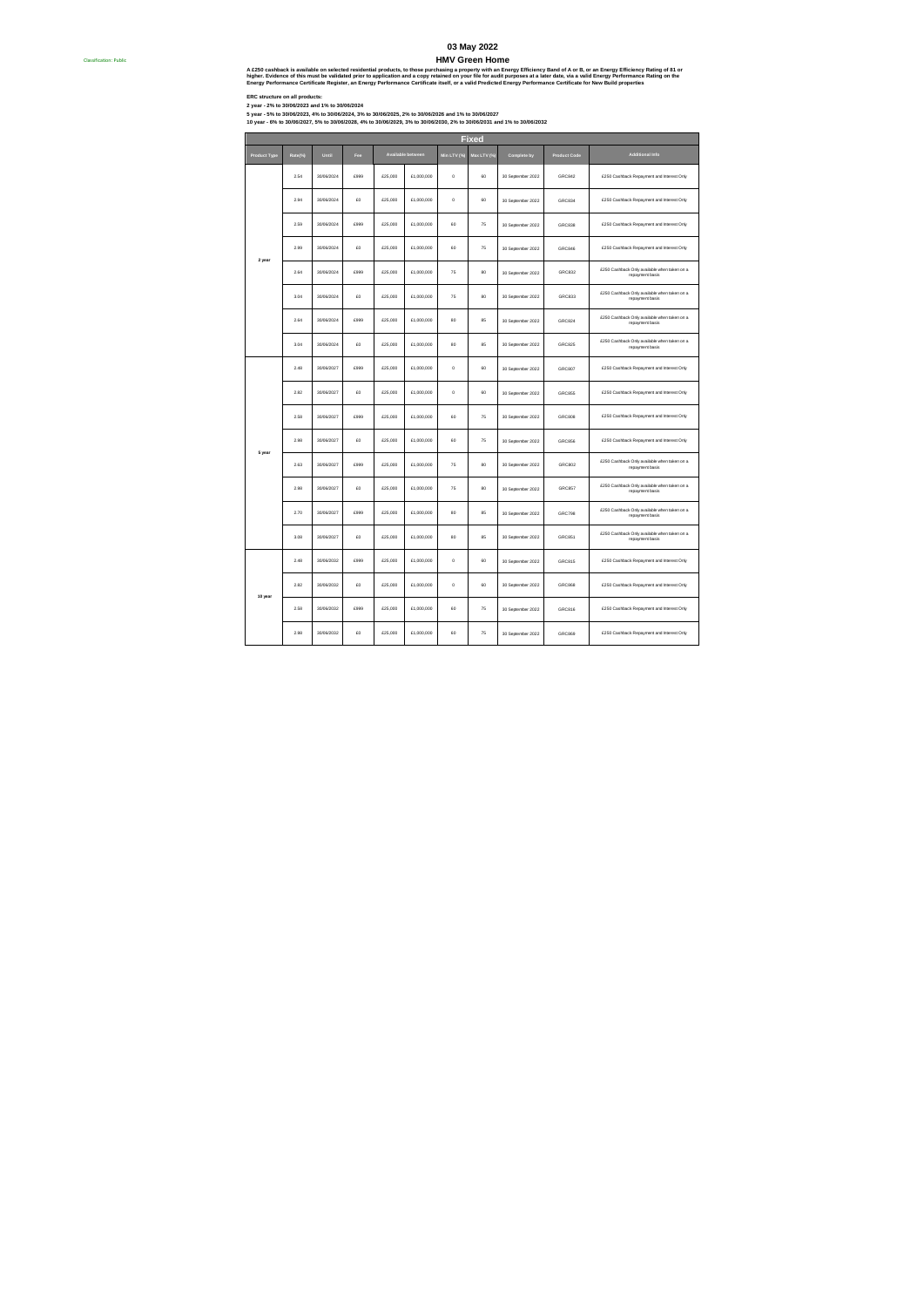A £250 cashback is available on selected residential products, to those purchase property with an Energy Efficiency Band of A or B, or an Energy Efficiency Rating of St or<br>higher. Evidence of this must be validated prior t

Classification: Public #

| Fixed               |         |            |      |         |                   |             |             |                   |                     |                                                                 |  |  |
|---------------------|---------|------------|------|---------|-------------------|-------------|-------------|-------------------|---------------------|-----------------------------------------------------------------|--|--|
| <b>Product Type</b> | Rate(%) | Until      | Fee  |         | Available between | Min LTV (%) | Max LTV (%) | Complete by       | <b>Product Code</b> | <b>Additional Info</b>                                          |  |  |
|                     | 2.54    | 30/06/2024 | £999 | £25,000 | £1,000,000        | $\circ$     | 60          | 30 September 2022 | <b>GRC843</b>       | £250 Cashback Repayment and Interest Only                       |  |  |
|                     | 2.94    | 30/06/2024 | £O   | £25,000 | £1,000,000        | $\circ$     | 60          | 30 September 2022 | <b>GRC835</b>       | £250 Cashback Repayment and Interest Only                       |  |  |
|                     | 2.59    | 30/06/2024 | £999 | £25,000 | £1,000,000        | 60          | 75          | 30 September 2022 | <b>GRC839</b>       | £250 Cashback Repayment and Interest Only                       |  |  |
| 2 year              | 2.99    | 30/06/2024 | £O   | £25,000 | £1,000,000        | 60          | 75          | 30 September 2022 | GRC847              | £250 Cashback Repayment and Interest Only                       |  |  |
|                     | 2.64    | 30/06/2024 | £999 | £25,000 | £1,000,000        | 75          | 80          | 30 September 2022 | GRC830              | £250 Cashback Only available when taken on a<br>repayment basis |  |  |
|                     | 3.04    | 30/06/2024 | £O   | £25,000 | £1,000,000        | 75          | 80          | 30 September 2022 | GRC831              | £250 Cashback Only available when taken on a<br>repayment basis |  |  |
|                     | 2.64    | 30/06/2024 | £999 | £25,000 | £1,000,000        | 80          | 85          | 30 September 2022 | GRC822              | £250 Cashback Only available when taken on a<br>repayment basis |  |  |
|                     | 3.04    | 30/06/2024 | £O   | £25,000 | £1,000,000        | 80          | 85          | 30 September 2022 | <b>GRC823</b>       | £250 Cashback Only available when taken on a<br>repayment basis |  |  |
|                     | 2.48    | 30/06/2027 | £999 | £25,000 | £1,000,000        | $\circ$     | 60          | 30 September 2022 | <b>GRC809</b>       | £250 Cashback Repayment and Interest Only                       |  |  |
|                     | 2.82    | 30/06/2027 | £O   | £25,000 | £1,000,000        | $\circ$     | 60          | 30 September 2022 | <b>GRC858</b>       | £250 Cashback Repayment and Interest Only                       |  |  |
|                     | 2.58    | 30/06/2027 | £999 | £25,000 | £1,000,000        | 60          | 75          | 30 September 2022 | <b>GRC810</b>       | £250 Cashback Repayment and Interest Only                       |  |  |
| 5 year              | 2.98    | 30/06/2027 | £O   | £25,000 | £1,000,000        | 60          | 75          | 30 September 2022 | <b>GRC859</b>       | £250 Cashback Repayment and Interest Only                       |  |  |
|                     | 2.63    | 30/06/2027 | £999 | £25,000 | £1,000,000        | 75          | 80          | 30 September 2022 | <b>GRC803</b>       | £250 Cashback Only available when taken on a<br>repayment basis |  |  |
|                     | 2.98    | 30/06/2027 | £O   | £25,000 | £1,000,000        | 75          | 80          | 30 September 2022 | <b>GRC860</b>       | £250 Cashback Only available when taken on a<br>repayment basis |  |  |
|                     | 2.70    | 30/06/2027 | £999 | £25,000 | £1,000,000        | 80          | 85          | 30 September 2022 | GRC799              | £250 Cashback Only available when taken on a<br>repayment basis |  |  |
|                     | 3.08    | 30/06/2027 | £O   | £25,000 | £1,000,000        | 80          | 85          | 30 September 2022 | <b>GRC852</b>       | £250 Cashback Only available when taken on a<br>repayment basis |  |  |

### **Large Loans HMV & FTB Green Home**

A £250 cashback is available on selected residential products, to those purchasing a property with an Energy Efficiency Rasment of A or B, or an Energy Efficiency Rating of 81 or<br>higher. Evidence of this must be validated

|              | Interest Only available up to 75% LTV<br><b>Fixed</b> |              |        |            |                   |          |             |                   |                     |                                                                               |  |  |  |  |
|--------------|-------------------------------------------------------|--------------|--------|------------|-------------------|----------|-------------|-------------------|---------------------|-------------------------------------------------------------------------------|--|--|--|--|
| Product Type | Rate(%)                                               | Until<br>Fee |        |            | Available between |          | Max LTV (%) | Complete by       | <b>Product Code</b> | Additional Info                                                               |  |  |  |  |
|              | 242                                                   | 30/06/2024   | £1,499 | £1,000,001 | £5,000,000        | $\Omega$ | 60          | 30 September 2022 | GRC817              | £250 Cashback Repayment and Interest Only                                     |  |  |  |  |
| 2 year       | 3.03                                                  | 30/06/2024   | £1,499 | £1,000,001 | £5,000,000        | 60       | 70          | 30 September 2022 | GRC795              | £250 Cashback Repayment and Interest Only                                     |  |  |  |  |
|              | 3.38                                                  | 30/06/2024   | £1,499 | £1,000,001 | £2,000,000        | 70       | 80          | 30 September 2022 | GRC797              | £250 Cashback Repayment and Interest Only<br>Interest only available <75% LTV |  |  |  |  |
| 5 year       | 2.31                                                  | 30/06/2027   | £1,499 | £1,000,001 | £5,000,000        | $\circ$  | 60          | 30 September 2022 | GRC806              | £250 Cashback Repayment and Interest Only                                     |  |  |  |  |
|              | 3.93                                                  | 30/06/2027   | £1,499 | £1,000,001 | £5,000,000        | 60       | 70          | 30 September 2022 | GRC796              | £250 Cashback Repayment and Interest Only                                     |  |  |  |  |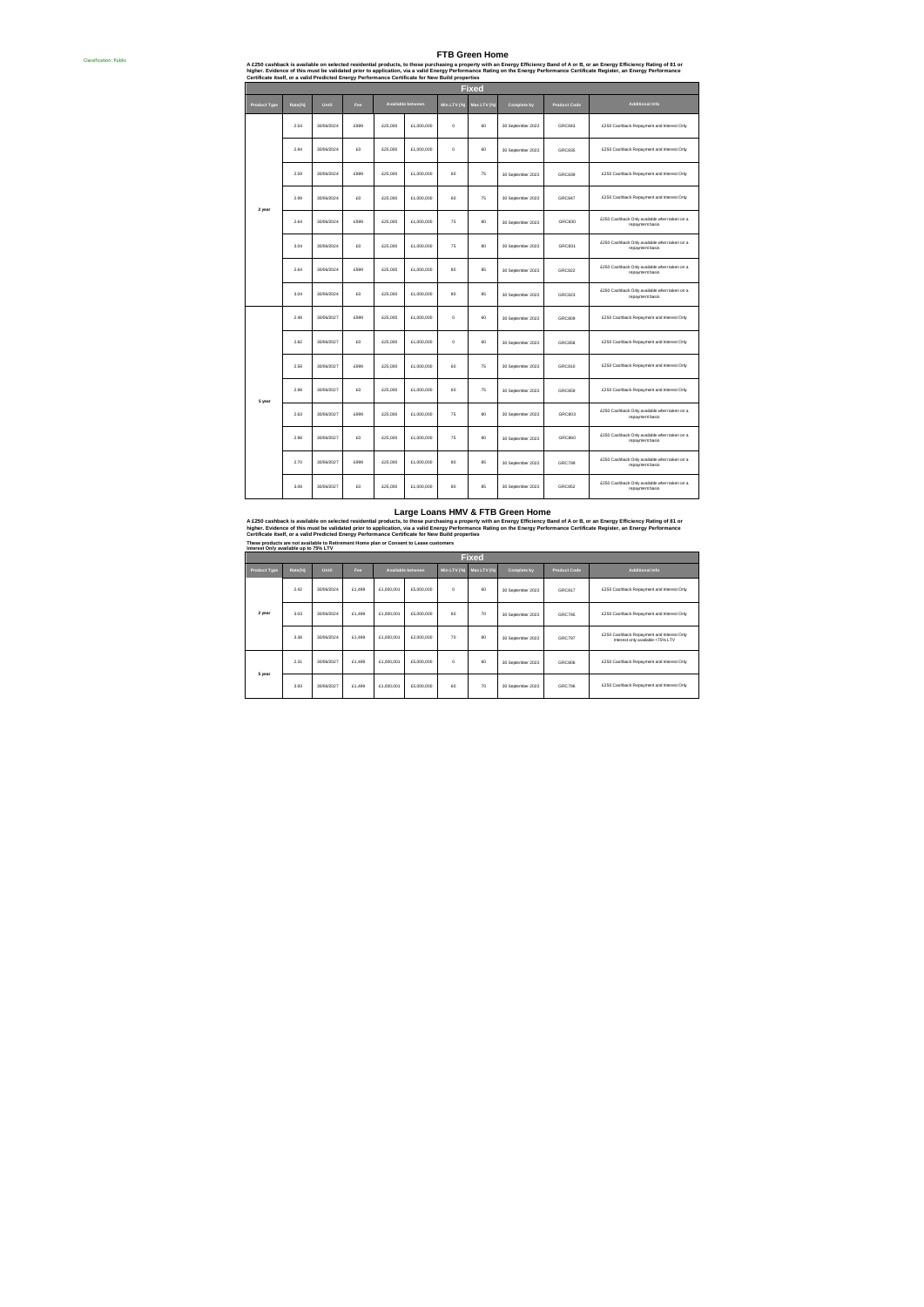### **New Build HMV Green Home**

A £250 cashback is available on selected residential products, to those purchasing a property with an Energy Efficiency Rasment of A or B, or an Energy Efficiency Rating of 81 or<br>higher. Evidence of this must be validated

**These products are only available for New Build houses/bungalows. They are not available for conversions or renovations between 80-85% LTV**

Classification: Public #

| <b>Product Type</b> | Rate(%) | Until      | Fee  |         | <b>Available between</b> | Min LTV (%) | Max LTV (%) | Complete by   | <b>Product Code</b> | Additional Info                                                                      |
|---------------------|---------|------------|------|---------|--------------------------|-------------|-------------|---------------|---------------------|--------------------------------------------------------------------------------------|
|                     | 2.74    | 30/06/2024 | £999 | £25,000 | £1,000,000               | $\Omega$    | 60          | 31 March 2023 | GRC844              | £250 Cashback New Build Cases Only<br>Repayment and Interest Only                    |
|                     | 3.14    | 30/06/2024 | £O   | £25,000 | £1,000,000               | $\circ$     | 60          | 31 March 2023 | GRC836              | £250 Cashback New Build Cases Only<br>Repayment and Interest Only                    |
|                     | 2.79    | 30/06/2024 | £999 | £25,000 | £1,000.000               | 60          | 75          | 31 March 2023 | GRC840              | £250 Cashback New Build Cases Only<br>Repayment and Interest Only                    |
| 2 year              | 3.19    | 30/06/2024 | $5$  | £25,000 | £1,000,000               | 60          | 75          | 31 March 2023 | GRC848              | £250 Cashback New Build Cases Only<br>Repayment and Interest Only                    |
|                     | 2.84    | 30/06/2024 | £999 | £25,000 | £1,000.000               | 75          | 80          | 31 March 2023 | <b>GRC828</b>       | £250 Cashback New Build Cases Only<br>Only available when taken on a repayment basis |
|                     | 3.24    | 30/06/2024 | £O   | £25,000 | £1,000,000               | 75          | $80$        | 31 March 2023 | <b>GRC829</b>       | £250 Cashback New Build Cases Only<br>Only available when taken on a repayment basis |
|                     | 284     | 30/05/2024 | 6999 | £25,000 | £1,000,000               | 80          | 85          | 31 March 2023 | <b>GRC820</b>       | £250 Cashback New Build Cases Only<br>Only available when taken on a repayment basis |
|                     | 3.24    | 30/06/2024 | £0   | £25,000 | £1,000,000               | 80          | 85          | 31 March 2023 | <b>GRC821</b>       | £250 Cashback New Build Cases Only<br>Only available when taken on a repayment basis |
|                     | 2.68    | 30/06/2027 | 6999 | £25,000 | £1,000,000               | $\Omega$    | 60          | 31 March 2023 | GRC813              | £250 Cashback New Build Cases Only<br>Repayment and Interest Only                    |
|                     | 3.02    | 30/06/2027 | $5$  | £25,000 | £1,000,000               | $\circ$     | 60          | 31 March 2023 | <b>GRC866</b>       | £250 Cashback New Build Cases Only<br>Repayment and Interest Only                    |
|                     | 2.78    | 30/06/2027 | £999 | £25,000 | £1,000,000               | 60          | 75          | 31 March 2023 | GRC811              | £250 Cashback New Build Cases Only<br>Repayment and Interest Only                    |
| 5 year              | 3.18    | 30/06/2027 | £O   | £25,000 | £1,000,000               | 60          | 75          | 31 March 2023 | <b>GRC861</b>       | £250 Cashback New Build Cases Only<br>Repayment and Interest Only                    |
|                     | 2.83    | 30/06/2027 | £999 | £25,000 | £1,000,000               | 75          | 80          | 31 March 2023 | <b>GRC804</b>       | £250 Cashback New Build Cases Only<br>Only available when taken on a repayment basis |
|                     | 3.18    | 30/06/2027 | £O   | £25,000 | £1,000,000               | 75          | 80          | 31 March 2023 | <b>GRC862</b>       | £250 Cashback New Build Cases Only<br>Only available when taken on a repayment basis |
|                     | 2.90    | 30/06/2027 | £999 | £25,000 | £1,000,000               | 80          | 85          | 31 March 2023 | <b>GRC800</b>       | £250 Cashback New Build Cases Only<br>Only available when taken on a repayment basis |
|                     | 3.28    | 30/06/2027 | en   | £25,000 | £1,000,000               | BD          | 85          | 31 March 2023 | <b>GRC853</b>       | £250 Cashback New Build Cases Only<br>Only available when taken on a repayment basis |

**These products are only available for New Build houses/bungalows. They are not available for conversions or renovations between 80-85% LTV** A £250 cashback is available on selected residential products, to theory Build ETE Green Horme<br>higher. Evidence of this must be validated prior to application, via a subject from the mergy Efficiency Band of A or B, or an

|                     | Fixed   |            |                 |          |                          |             |                |               |                     |                                                                                      |  |
|---------------------|---------|------------|-----------------|----------|--------------------------|-------------|----------------|---------------|---------------------|--------------------------------------------------------------------------------------|--|
| <b>Product Type</b> | Rate(%) | Until      | Fee             |          | <b>Available between</b> | Min LTV (%) | Max LTV (%)    | Complete by   | <b>Product Code</b> | <b>Additional Info</b>                                                               |  |
|                     | 2.74    | 30/06/2024 | £999            | £25,000  | £1,000.000               | $\circ$     | 60             | 31 March 2023 | GRC845              | £250 Cashback New Build Cases Only<br>Repayment and Interest Only                    |  |
|                     | 3.14    | 30/06/2024 | 50              | £25,000  | £1,000,000               | $\circ$     | 60             | 31 March 2023 | GRC837              | £250 Cashback New Build Cases Only<br>Repayment and Interest Only                    |  |
|                     | 2.79    | 30/06/2024 | £999            | £25,000  | £1,000,000               | 60          | 75             | 31 March 2023 | GRC841              | £250 Cashback New Build Cases Only<br>Repayment and Interest Only                    |  |
| 2 year              | 3.19    | 30/05/2024 | £0              | £25,000  | £1,000,000               | 60          | 75             | 31 March 2023 | <b>GRC849</b>       | £250 Cashback New Build Cases Only<br>Repayment and Interest Only                    |  |
|                     | 2.84    | 30/05/2024 | £999            | £25,000  | £1,000,000               | 75          | 80             | 31 March 2023 | <b>GRC826</b>       | £250 Cashback New Build Cases Only<br>Only available when taken on a repayment basis |  |
|                     | 3.24    | 30/05/2024 | £0              | £25,000  | £1,000,000               | 75          | 80             | 31 March 2023 | <b>GRC827</b>       | £250 Cashback New Build Cases Only<br>Only available when taken on a repayment basis |  |
|                     | 284     | 30/06/2024 | 6999            | \$25,000 | £1,000,000               | 80          | 85             | 31 March 2023 | GRC818              | £250 Cashback New Build Cases Only<br>Only available when taken on a repayment basis |  |
|                     | 3.24    | 30/06/2024 | £O              | £25,000  | £1,000.000               | 80          | 85             | 31 March 2023 | GRC819              | £250 Cashback New Build Cases Only<br>Only available when taken on a repayment basis |  |
|                     | 2.68    | 30/06/2027 | £999            | £25,000  | £1,000,000               | $\circ$     | 60             | 31 March 2023 | GRC814              | £250 Cashback New Build Cases Only<br>Repayment and Interest Only                    |  |
|                     | 3.02    | 30/06/2027 | £0              | £25,000  | £1,000.000               | $\circ$     | 60             | 31 March 2023 | <b>GRC865</b>       | £250 Cashback New Build Cases Only<br>Repayment and Interest Only                    |  |
|                     | 2.78    | 30/06/2027 | £999            | £25,000  | £1,000,000               | 60          | 75             | 31 March 2023 | GRC812              | £250 Cashback New Build Cases Only<br>Repayment and Interest Only                    |  |
| 5 year              | 3.18    | 30/06/2027 | 50 <sub>0</sub> | \$25,000 | £1,000,000               | 60          | 75             | 31 March 2023 | <b>GRC863</b>       | £250 Cashback New Build Cases Only<br>Repayment and Interest Only                    |  |
|                     | 2.83    | 30/06/2027 | £999            | £25,000  | £1,000,000               | 75          | 80             | 31 March 2023 | <b>GRC805</b>       | £250 Cashback New Build Cases Only<br>Only available when taken on a repayment basis |  |
|                     | 3.18    | 30/06/2027 | 50              | £25,000  | £1,000,000               | 75          | R <sub>0</sub> | 31 March 2023 | <b>GRC864</b>       | £250 Cashback New Build Cases Only<br>Only available when taken on a repayment basis |  |
|                     | 2.90    | 30/06/2027 | £999            | £25,000  | £1,000,000               | 80          | 85             | 31 March 2023 | <b>GRCS01</b>       | £250 Cashback New Build Cases Only<br>Only available when taken on a repayment basis |  |
|                     | 3.28    | 30/06/2027 | £0              | £25,000  | £1,000,000               | 80          | 85             | 31 March 2023 | <b>GRC854</b>       | £250 Cashback New Build Cases Only<br>Only available when taken on a repayment basis |  |

### **First Homes - First Time Buyer Only Green Home**

Available for the Governments First Homes scheme in England only<br>All applicants must be First Time Buyers and be approved by their Local Authority before applying<br>Maximum purchase price is £250,000 (£420,000 in London), an

## **ERC structure on all products: 2 year - 2% to 31/03/2023 and 1% to 31/03/2024 5 year - 5% to 31/03/2023, 4% to 31/03/2024, 3% to 31/03/2025, 2% to 31/03/2026 and 1% to 31/03/2027**

|                                                                                                                                                  | 5 year - 5% to 31/03/2023, 4% to 31/03/2024, 3% to 31/03/2025, 2% to 31/03/2026 and 1% to 31/03/2027 |            |     |         |                   |                         |    |               |                     |                              |  |  |
|--------------------------------------------------------------------------------------------------------------------------------------------------|------------------------------------------------------------------------------------------------------|------------|-----|---------|-------------------|-------------------------|----|---------------|---------------------|------------------------------|--|--|
|                                                                                                                                                  | <b>First Home - Fixed</b>                                                                            |            |     |         |                   |                         |    |               |                     |                              |  |  |
| Additional Info<br>Available between<br>Until<br>Min LTV (%) Max LTV (%)<br>Complete by<br><b>Product Code</b><br>Product Type<br>Rate(%)<br>Fee |                                                                                                      |            |     |         |                   |                         |    |               |                     |                              |  |  |
| 2 year                                                                                                                                           | 3.19                                                                                                 | 30/05/2024 | £O  | £25,000 | £300,000          | $\circ$                 | 75 | 31 March 2023 | <b>GRC850</b>       | £250 Cashback Repayment Only |  |  |
| <b>First Home - Fixed</b>                                                                                                                        |                                                                                                      |            |     |         |                   |                         |    |               |                     |                              |  |  |
|                                                                                                                                                  |                                                                                                      |            |     |         |                   |                         |    |               |                     |                              |  |  |
| <b>Product Type</b>                                                                                                                              | Rate(%)                                                                                              | Until      | Fee |         | Available between | Min LTV (%) Max LTV (%) |    | Complete by   | <b>Product Code</b> | Additional Info              |  |  |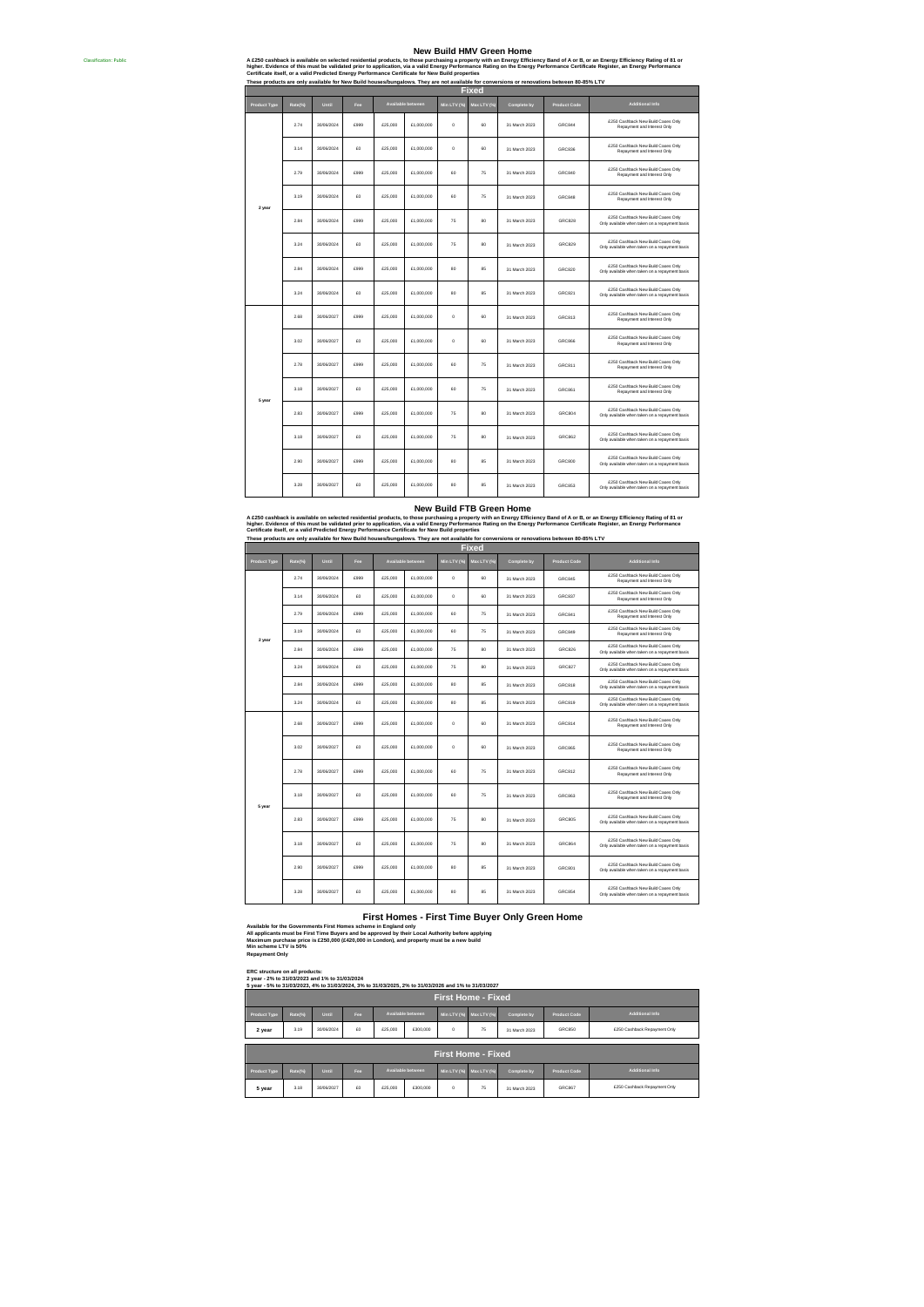### **REM 03 May 2022**

**For remortgage service products we pay our legal fees or your customer can arrange their own conveyancer and pay their own fees, and there is also no charge for a property** 

**Where products include 'no conveyancing' in additional info we only provide a no charge property assessment as part of the service and no free conveyancing option assessment.**

**ERC structure on all products:**

**2 year - 2% to 30/06/2023 and 1% to 30/06/2024**

**3 year - 3% to 30/06/2023, 2% to 30/06/2024 and 1% to 30/06/2025 5 year - 5% to 30/06/2023, 4% to 30/06/2024, 3% to 30/06/2025, 2% to 30/06/2026 and 1% to 30/06/2027**

**10 year - 6% to 30/06/2027, 5% to 30/06/2028, 4% to 30/06/2029, 3% to 30/06/2030, 2% to 30/06/2031 and 1% to 30/06/2032**

**Product Type Rate(%) Until Fee Min LTV (%) Max LTV (%) Complete by Product Code** 2.62 30/06/2024 £1,499 £250,000 £1,000,000 0 60 30 September 2022 FBV403 2.63 30/06/2024 £999 £25,000 £1,000,000 0 60 30 September 2022 FBV399 3.01 30/06/2024 £0 £25,000 £1,000,000 0 60 30 September 2022 FBV395 2.65 30/06/2024 £1,499 £250,000 £1,000,000 60 75 30 September 2022 FBV404 2.66 30/06/2024 £999 £25,000 £1,000,000 60 75 30 September 2022 FBV400 3.02 30/06/2024 £0 £25,000 £1,000,000 60 75 30 September 2022 FBV396 **2.77** 30/06/2024 £1,499 £250,000 £1,000,000 75 80 30 September 2022 **FBV405** 2.82 30/06/2024 £999 £25,000 £1,000,000 75 80 30 September 2022 FBV401 3.23 30/06/2024 £0 £25,000 £1,000,000 75 80 30 September 2022 FBV397 2.90 30/06/2024 £1,499 £250,000 £1,000,000 80 85 30 September 2022 FBV406 2.91 30/06/2024 £999 £25,000 £1,000,000 80 85 30 September 2022 FBV402 **3.31 30/06/2024 £0 £25,000 £1,000,000 80 85 30 September 2022** FBV398 3.32 30/06/2024 £1,499 £250,000 £750,000 85 90 30 September 2022 FBT583 3.33 30/06/2024 £999 £25,000 £750,000 85 90 30 September 2022 FBT578 3.63 30/06/2024 £0 £25,000 £750,000 85 90 30 September 2022 FBT573 2.62 30/06/2027 £1,499 £250,000 £1,000,000 0 60 30 September 2022 FBV415 2.64 30/06/2027 £999 £25,000 £1,000,000 0 60 30 September 2022 FBV412 2.93 30/06/2027 £0 £25,000 £1,000,000 0 60 30 September 2022 FBV408 **2.66** 30/06/2027 £1,499 £250,000 £1,000,000 60 75 30 September 2022 **FBV416** 2.69 30/06/2027 £999 £25,000 £1,000,000 60 75 30 September 2022 FBV413 2.98 30/06/2027 £0 £25,000 £1,000,000 60 75 30 September 2022 FBV409 **2.73** 30/06/2027 £1,499 £250,000 £1,000,000 75 80 30 September 2022 FBV417 2.76 30/06/2027 £999 £25,000 £1,000,000 75 80 30 September 2022 FBV414 3.15 30/06/2027 £0 £25,000 £1,000,000 75 80 30 September 2022 FBV410 2.80 30/06/2027 £1,499 £250,000 £1,000,000 80 85 30 September 2022 FBV418 2.82 30/06/2027 £999 £25,000 £1,000,000 80 85 30 September 2022 FBT190 3.15 30/06/2027 £0 £25,000 £1,000,000 80 85 30 September 2022 FBV411 3.31 30/06/2027 £1,499 £250,000 £750,000 85 90 30 September 2022 FBT191 3.32 30/06/2027 £999 £25,000 £750,000 85 90 30 September 2022 FBT186 3.61 30/06/2027 £0 £25,000 £750,000 85 90 30 September 2022 FBV407 **2 year** Repayment and Interest Only Only available when taken on a repayment basis Only available when taken on a repayment basis Repayment and Interest Only Repayment and Interest Only Only available when taken on a repayment basis Only available when taken on a repayment basis Only available when taken on a repayment basis Only available when taken on a repayment basis Repayment and Interest Only Repayment and Interest Only Repayment and Interest Only Only available when taken on a repayment basis Only available when taken on a repayment basis Only available when taken on a repayment basis **Fixed Remortgage and Remortgage use own conveyancer Additional Info** Only available when taken on a repayment basis **5 year** Only available when taken on a repayment basis Repayment and Interest Only Repayment and Interest Only Repayment and Interest Only Repayment and Interest Only Only available when taken on a repayment basis Repayment and Interest Only Only available when taken on a repayment basis Only available when taken on a repayment basis Only available when taken on a repayment basis Only available when taken on a repayment basis Only available when taken on a repayment basis Only available when taken on a repayment basis Repayment and Interest Only

With our remortgage service we will pay our legal fees or your customer can arrange their own conveyancer and pay their own costs<br>There is no charge for a property assessment<br>Interest Only available up to 75% LTV **Large Loans**<br>range their own conveyancer and pay their own costs.

**These products are not available to Retirement Home plan or Consent to Lease customers**

| <b>Fixed</b>                                  |         |            |        |            |                   |          |                         |                   |                     |                             |  |
|-----------------------------------------------|---------|------------|--------|------------|-------------------|----------|-------------------------|-------------------|---------------------|-----------------------------|--|
| Remortgage and Remortgage use own conveyancer |         |            |        |            |                   |          |                         |                   |                     |                             |  |
| <b>Product Type</b>                           | Rate(%) | Until      | Fee    |            | Available between |          | Min LTV (%) Max LTV (%) | Complete by       | <b>Product Code</b> | <b>Additional Info</b>      |  |
|                                               | 2.15    | 30/06/2024 | £1,499 | £1,000,000 | £5,000,000        | $\Omega$ | 60                      | 30 September 2022 | <b>FBT217</b>       | Repayment and Interest Only |  |
| 2 year                                        | 2.80    | 30/06/2024 | £1,499 | £1,000,000 | £5,000,000        | 60       | 70                      | 30 September 2022 | <b>FBT218</b>       | Repayment and Interest Only |  |
|                                               | 3.05    | 30/06/2024 | £1.499 | £1,000,000 | £2,000,000        | 70       | 80                      | 30 September 2022 | <b>FBT216</b>       | Repayment and Interest Only |  |
|                                               | 2.71    | 30/06/2027 | £1,499 | £1,000,000 | £5,000,000        | $\Omega$ | 60                      | 30 September 2022 | <b>FRT219</b>       | Repayment and Interest Only |  |
| 5 year                                        | 3.36    | 30/06/2027 | £1,499 | £1,000,000 | £5,000,000        | 60       | 70                      | 30 September 2022 | <b>FBT220</b>       | Repayment and Interest Only |  |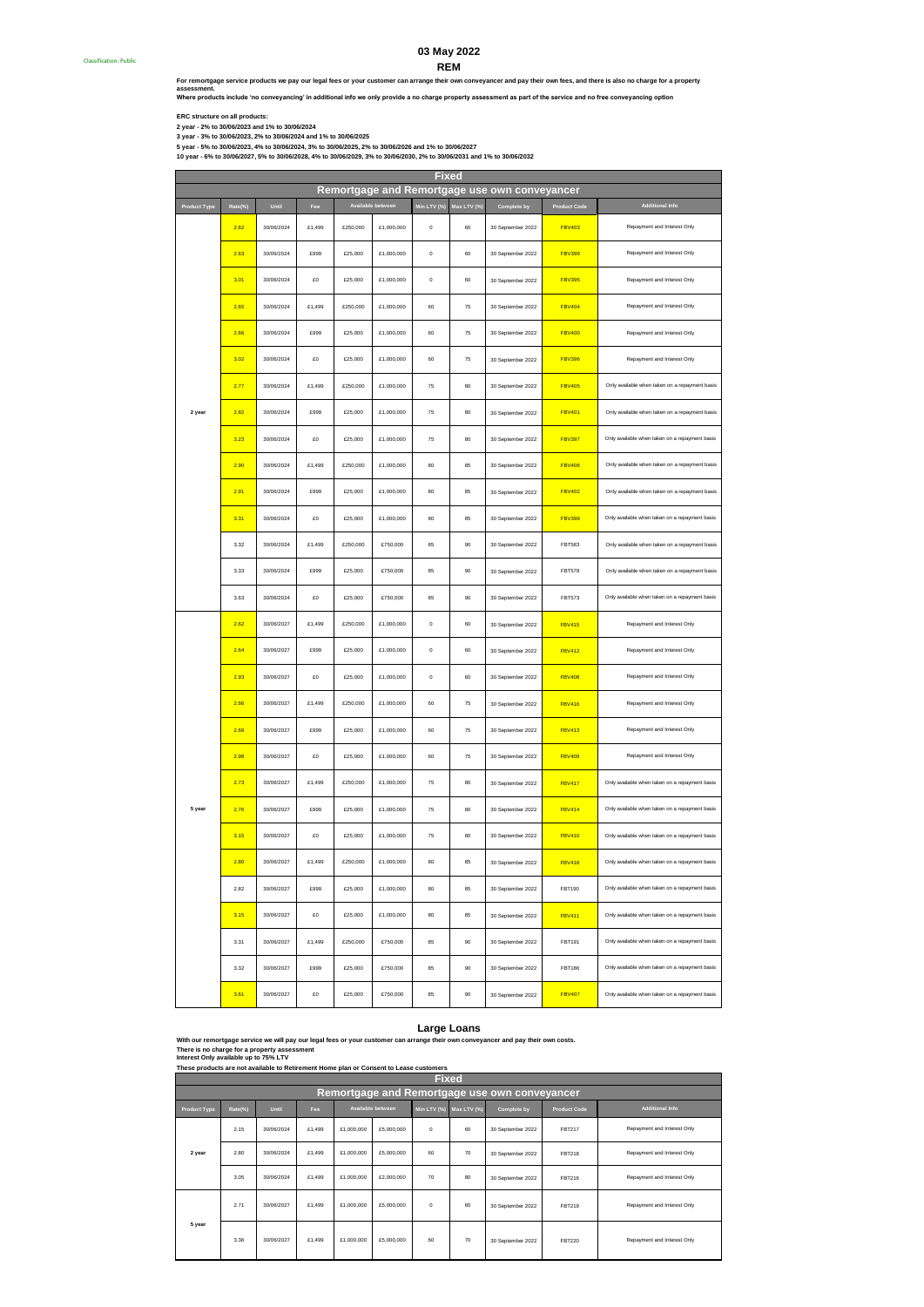## **03 May 2022 Self Build FTB**

|                 | <b>JULIAN LIP</b> |              |        |         |                   |                         |    |                                      |                    |                     |                             |
|-----------------|-------------------|--------------|--------|---------|-------------------|-------------------------|----|--------------------------------------|--------------------|---------------------|-----------------------------|
|                 | <b>Fixed</b>      |              |        |         |                   |                         |    |                                      |                    |                     |                             |
|                 |                   |              |        |         |                   |                         |    | <b>First Time Buyer</b>              |                    |                     |                             |
| Product<br>Type | Rate(%)           | <b>Until</b> | Fee    |         | Available between | Min LTV (%) Max LTV (%) |    | <b>ERCs</b>                          | <b>Complete by</b> | <b>Product Code</b> | <b>Additional info</b>      |
| 2 year          | 5.81              | 30/06/2024   | £1.499 | £25,000 | £300,000          | $^{\circ}$              | 75 | 2% to 30/06/2023<br>1% to 30/06/2024 | 31 March 2023      | <b>SBL131</b>       | Repayment and Interest Only |
|                 |                   |              |        |         |                   |                         |    | $A \cup B$ $B \cup B \cup B$         |                    |                     |                             |

**Self Build HMV**

|                 | <b>Fixed</b> |              |        |         |                   |                         |    |                                      |                    |                     |                             |
|-----------------|--------------|--------------|--------|---------|-------------------|-------------------------|----|--------------------------------------|--------------------|---------------------|-----------------------------|
|                 | Homemover    |              |        |         |                   |                         |    |                                      |                    |                     |                             |
| Product<br>Type | Rate(%)      | <b>Until</b> | Fee    |         | Available between | Min LTV (%) Max LTV (%) |    | <b>ERCs</b>                          | <b>Complete by</b> | <b>Product Code</b> | Additional info             |
| 2 year          | 5.81         | 30/06/2024   | £1.499 | £25,000 | £1,000,000        | $^{\circ}$              | 75 | 2% to 30/06/2023<br>1% to 30/06/2024 | 31 March 2023      | <b>SBL130</b>       | Repayment and Interest Only |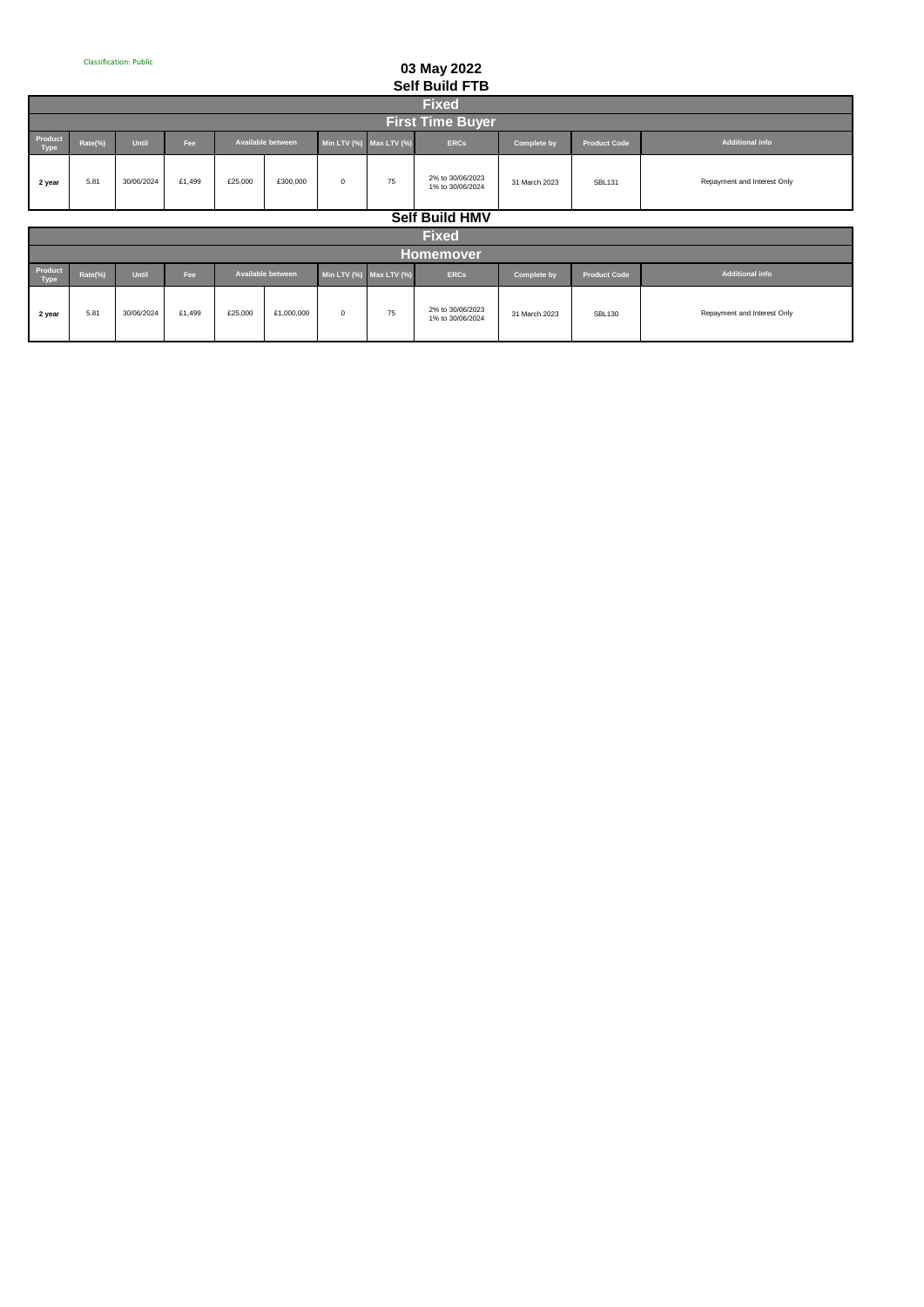## **03 May 2022**

Classification: Public#  **Affordable Housing - Shared Equity (including HTB Equity Loan), Shared Ownership and Resale Price Covenant Schemes** 

**HMV**

Products available for Help to Buy 'Equity Loan' scheme<br>These products are not available to Retirement Home plan or Consent to Lease customers

ERC structure on all products:<br>2 year - 5% to 30/06/2023 and 1% to 30/06/2024<br>5 year - 5% to 30/06/2023, 4% to 30/06/2024, 3% to 30/06/2025, 2% to 30/06/2026 and 1% to 30/06/2027

| Product Type | Rate(%) | Until      | Fee  |         | Available between | Min LTV (% | Max LTV | Complete by   | <b>Product Code</b> | <b>Additional Info</b>                         |
|--------------|---------|------------|------|---------|-------------------|------------|---------|---------------|---------------------|------------------------------------------------|
|              | 2.74    | 30/06/2024 | £999 | £25,000 | £500,000          | $\bf 0$    | 60      | 31 March 2023 | <b>FBV312</b>       | Only available when taken on a repayment basis |
|              | 3.14    | 30/06/2024 | £0   | £25,000 | £500,000          | $\pmb{0}$  | 60      | 31 March 2023 | <b>FBV304</b>       | Only available when taken on a repayment basis |
|              | 2.79    | 30/06/2024 | £999 | £25,000 | £500,000          | 60         | 75      | 31 March 2023 | <b>FBV308</b>       | Only available when taken on a repayment basis |
|              | 3.19    | 30/06/2024 | £0   | £25,000 | £500,000          | 60         | 75      | 31 March 2023 | <b>FBV316</b>       | Only available when taken on a repayment basis |
| 2 year       | 2.84    | 30/06/2024 | £999 | £25,000 | £500,000          | 75         | 80      | 31 March 2023 | <b>FBV302</b>       | Only available when taken on a repayment basis |
|              | 3.24    | 30/06/2024 | £O   | £25,000 | £500,000          | 75         | 80      | 31 March 2023 | <b>FBV303</b>       | Only available when taken on a repayment basis |
|              | 2.84    | 30/06/2024 | £999 | £25,000 | £500,000          | 80         | 85      | 31 March 2023 | <b>FBV294</b>       | Only available when taken on a repayment basis |
|              | 3.24    | 30/06/2024 | £0   | £25,000 | £500,000          | 80         | 85      | 31 March 2023 | <b>FBV295</b>       | Only available when taken on a repayment basis |
|              | 2.95    | 30/06/2024 | £999 | £25,000 | £500,000          | 85         | 90      | 31 March 2023 | <b>FBV325</b>       | Only available when taken on a repayment basis |
|              | 3.29    | 30/06/2024 | £0   | £25,000 | £500,000          | 85         | 90      | 31 March 2023 | <b>FBV324</b>       | Only available when taken on a repayment basis |
|              | 2.68    | 30/06/2027 | £999 | £25,000 | £500,000          | $\pmb{0}$  | 60      | 31 March 2023 | <b>FBV280</b>       | Only available when taken on a repayment basis |
|              | 3.02    | 30/06/2027 | £0   | £25,000 | £500,000          | $\pmb{0}$  | 60      | 31 March 2023 | <b>FBV332</b>       | Only available when taken on a repayment basis |
|              | 2.78    | 30/06/2027 | £999 | £25,000 | £500,000          | 60         | 75      | 31 March 2023 | <b>FBV281</b>       | Only available when taken on a repayment basis |
|              | 3.18    | 30/06/2027 | £0   | £25,000 | £500,000          | 60         | 75      | 31 March 2023 | <b>FBV333</b>       | Only available when taken on a repayment basis |
| 5 year       | 2.83    | 30/06/2027 | £999 | £25,000 | £500,000          | 75         | 80      | 31 March 2023 | <b>FBV276</b>       | Only available when taken on a repayment basis |
|              | 3.18    | 30/06/2027 | £0   | £25,000 | £500,000          | 75         | 80      | 31 March 2023 | <b>FBV334</b>       | Only available when taken on a repayment basis |
|              | 2.90    | 30/06/2027 | £999 | £25,000 | £500,000          | 80         | 85      | 31 March 2023 | <b>FBV264</b>       | Only available when taken on a repayment basis |
|              | 3.28    | 30/06/2027 | £0   | £25,000 | £500,000          | 80         | 85      | 31 March 2023 | <b>FBV320</b>       | Only available when taken on a repayment basis |
|              | 3.10    | 30/06/2027 | £999 | £25,000 | £500,000          | 85         | 90      | 31 March 2023 | <b>FBV269</b>       | Only available when taken on a repayment basis |
|              | 3.32    | 30/06/2027 | £0   | £25,000 | £500,000          | 85         | 90      | 31 March 2023 | <b>FBV268</b>       | Only available when taken on a repayment basis |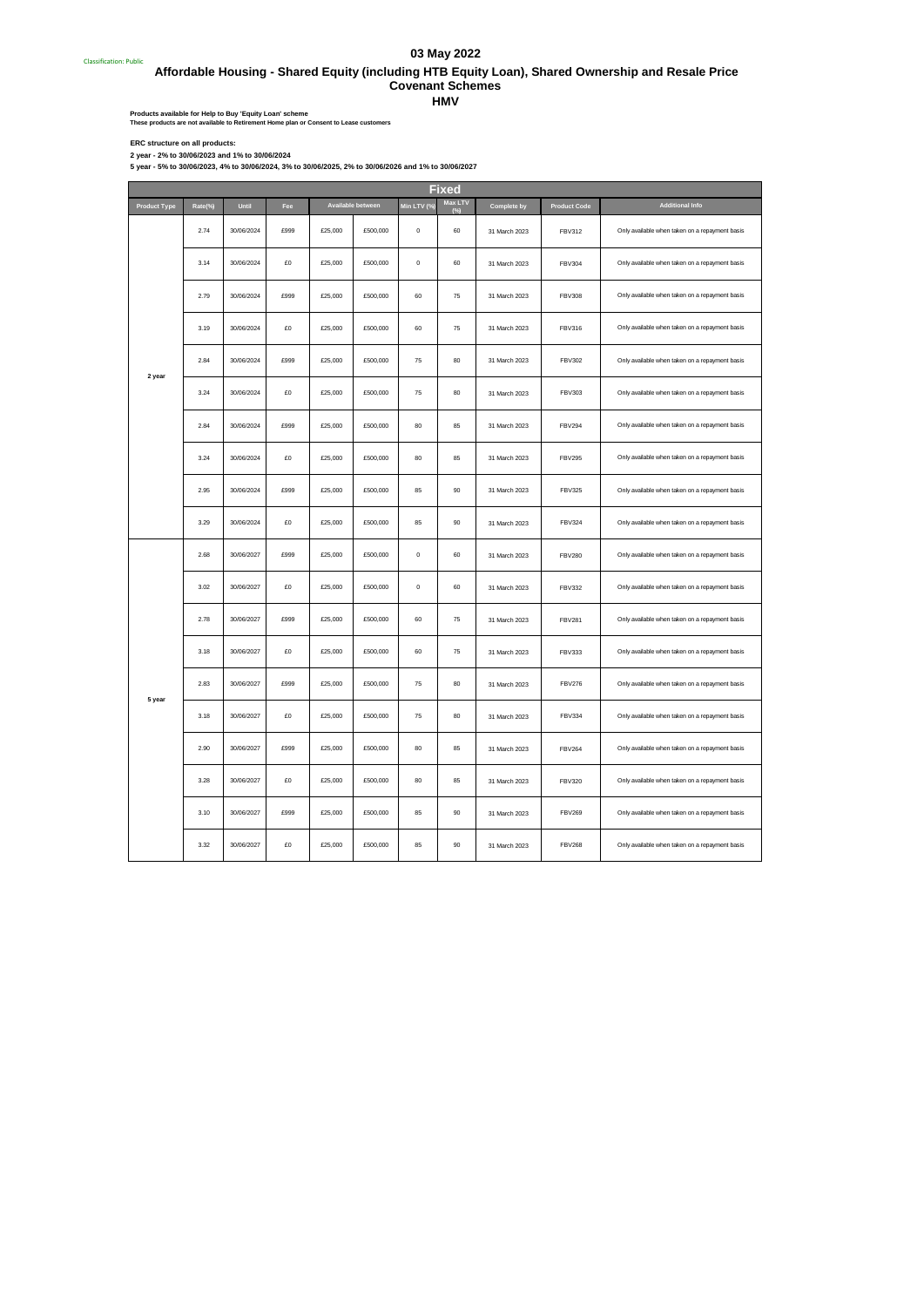| <b>Classification: R</b> |                     |         |            |      |         |                   |             | <b>FTB</b>   |                    |                     |                                                |
|--------------------------|---------------------|---------|------------|------|---------|-------------------|-------------|--------------|--------------------|---------------------|------------------------------------------------|
|                          |                     |         |            |      |         |                   |             | <b>Fixed</b> |                    |                     |                                                |
|                          | <b>Product Type</b> | Rate(%) | Until      | Fee  |         | Available between | Min LTV (%) | Max LTV      | <b>Complete by</b> | <b>Product Code</b> | <b>Additional Info</b>                         |
|                          |                     | 2.74    | 30/06/2024 | £999 | £25,000 | £500,000          | $\mathbf 0$ | 60           | 31 March 2023      | <b>FBV314</b>       | Only available when taken on a repayment basis |
|                          |                     | 3.14    | 30/06/2024 | £O   | £25,000 | £500,000          | $\mathbf 0$ | 60           | 31 March 2023      | <b>FBV306</b>       | Only available when taken on a repayment basis |
|                          |                     | 2.79    | 30/06/2024 | £999 | £25,000 | £500,000          | 60          | 75           | 31 March 2023      | FBV310              | Only available when taken on a repayment basis |
|                          |                     | 3.19    | 30/06/2024 | £O   | £25,000 | £500,000          | 60          | 75           | 31 March 2023      | <b>FBV318</b>       | Only available when taken on a repayment basis |
|                          | 2 year              | 2.84    | 30/06/2024 | £999 | £25,000 | £500,000          | $75\,$      | 80           | 31 March 2023      | <b>FBV298</b>       | Only available when taken on a repayment basis |
|                          |                     | 3.24    | 30/06/2024 | £O   | £25,000 | £500,000          | 75          | 80           | 31 March 2023      | <b>FBV299</b>       | Only available when taken on a repayment basis |
|                          |                     | 2.84    | 30/06/2024 | £999 | £25,000 | £500,000          | 80          | 85           | 31 March 2023      | <b>FBV290</b>       | Only available when taken on a repayment basis |
|                          |                     | 3.24    | 30/06/2024 | £O   | £25,000 | £500,000          | $80\,$      | 85           | 31 March 2023      | <b>FBV291</b>       | Only available when taken on a repayment basis |
|                          |                     | 2.95    | 30/06/2024 | £999 | £25,000 | £500,000          | 85          | 90           | 31 March 2023      | <b>FBV329</b>       | Only available when taken on a repayment basis |
|                          |                     | 3.29    | 30/06/2024 | £0   | £25,000 | £500,000          | 85          | 90           | 31 March 2023      | <b>FBV328</b>       | Only available when taken on a repayment basis |
|                          |                     | 2.68    | 30/06/2027 | £999 | £25,000 | £500,000          | $\mathbf 0$ | 60           | 31 March 2023      | <b>FBV284</b>       | Only available when taken on a repayment basis |
|                          |                     | 3.02    | 30/06/2027 | £0   | £25,000 | £500,000          | $\mathbf 0$ | 60           | 31 March 2023      | <b>FBV338</b>       | Only available when taken on a repayment basis |
|                          |                     | 2.78    | 30/06/2027 | £999 | £25,000 | £500,000          | 60          | ${\bf 75}$   | 31 March 2023      | <b>FBV285</b>       | Only available when taken on a repayment basis |
|                          |                     | 3.18    | 30/06/2027 | £O   | £25,000 | £500,000          | 60          | 75           | 31 March 2023      | <b>FBV339</b>       | Only available when taken on a repayment basis |
|                          | 5 year              | 2.83    | 30/06/2027 | £999 | £25,000 | £500,000          | 75          | 80           | 31 March 2023      | <b>FBV278</b>       | Only available when taken on a repayment basis |
|                          |                     | 3.18    | 30/06/2027 | £0   | £25,000 | £500,000          | 75          | 80           | 31 March 2023      | <b>FBV340</b>       | Only available when taken on a repayment basis |
|                          |                     | 2.90    | 30/06/2027 | £999 | £25,000 | £500,000          | 80          | 85           | 31 March 2023      | <b>FBV266</b>       | Only available when taken on a repayment basis |
|                          |                     | 3.28    | 30/06/2027 | £O   | £25,000 | £500,000          | 80          | 85           | 31 March 2023      | <b>FBV322</b>       | Only available when taken on a repayment basis |
|                          |                     | 3.10    | 30/06/2027 | £999 | £25,000 | £500,000          | 85          | 90           | 31 March 2023      | <b>FBV273</b>       | Only available when taken on a repayment basis |
|                          |                     | 3.32    | 30/06/2027 | £0   | £25,000 | £500,000          | 85          | 90           | 31 March 2023      | <b>FBV272</b>       | Only available when taken on a repayment basis |
|                          |                     |         |            |      |         |                   |             | <b>REM</b>   |                    |                     |                                                |

**For Shared Equity Remortgages:**

**The customer must provide a minimum 10% deposit**

The Equity Ioan term must be equal to or greater than the mortgage term<br>Lending to repay all or part of the Equity Loan is allowed, although other debt consolidation reasons are not a

|                     | The maximum LTV for customers remortgaging to Halifax is 90%, and is calculated on the current valuation of their share. The maximum LTV is 90% of the value of the part owned by the customer. |            |            |         |                   |             |                          |                   |                     |                                                                                                                                                           |  |  |
|---------------------|-------------------------------------------------------------------------------------------------------------------------------------------------------------------------------------------------|------------|------------|---------|-------------------|-------------|--------------------------|-------------------|---------------------|-----------------------------------------------------------------------------------------------------------------------------------------------------------|--|--|
|                     | <b>Fixed</b>                                                                                                                                                                                    |            |            |         |                   |             |                          |                   |                     |                                                                                                                                                           |  |  |
|                     | Remortgage - Own Conveyancer                                                                                                                                                                    |            |            |         |                   |             |                          |                   |                     |                                                                                                                                                           |  |  |
| <b>Product Type</b> | Rate(%)                                                                                                                                                                                         | Until      | <b>Fee</b> |         | Available between | Min LTV (%) | <b>Max LTV</b><br>$(\%)$ | Complete by       | <b>Product Code</b> | <b>Additional Info</b>                                                                                                                                    |  |  |
|                     | 2.83                                                                                                                                                                                            | 30/06/2024 | £999       | £25,000 | £500,000          | $\Omega$    | 60                       | 30 September 2022 | <b>FBV419</b>       | £250 Cashback<br>Repayment and Interest Only<br>Includes free valuation but no free legals - customer must<br>instruct own conveyancer                    |  |  |
|                     | 2.86                                                                                                                                                                                            | 30/06/2024 | £999       | £25,000 | £500,000          | 60          | 75                       | 30 September 2022 | <b>FBV420</b>       | £250 Cashback<br>Repayment and Interest Only<br>Includes free valuation but no free legals - customer must<br>instruct own conveyancer                    |  |  |
| 2 year              | 3.33                                                                                                                                                                                            | 30/06/2024 | £999       | £25,000 | £500,000          | 75          | 85                       | 30 September 2022 | <b>FBV421</b>       | £250 Cashback<br>Only available when taken on a repayment basis<br>Includes free valuation but no free legals - customer must<br>instruct own convevancer |  |  |
|                     | 3.53                                                                                                                                                                                            | 30/06/2024 | £999       | £25,000 | £500,000          | 85          | 90                       | 30 September 2022 | <b>FBU908</b>       | £250 Cashback<br>Only available when taken on a repayment basis<br>Includes free valuation but no free legals - customer must<br>instruct own convevancer |  |  |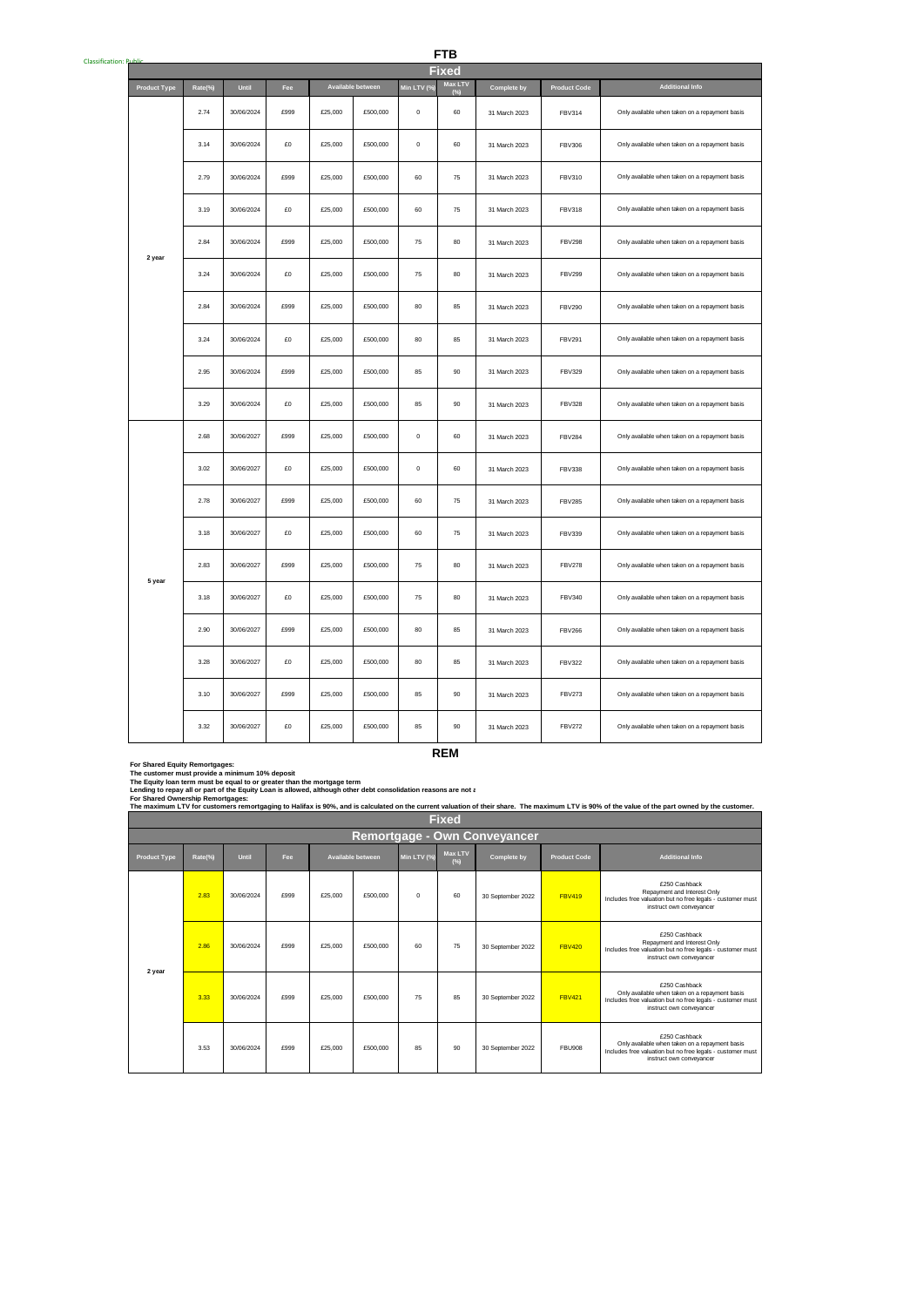## **03 May 2022**

<sub>Classification: Public</sub><br>Affordable Housing - Shared Equity (including HTB Equity Loan), Shared Ownership and Resale Price **Covenant Schemes HMV Green Home**

Products available for Help to Buy 'Equity Loan' scheme<br>These products are not available to Retirement Home plan or Consent to Lease customers

A £250 cashback is available on selected residential products, to those purchasing a property with an Energy Efficiency Rad of A or B, or an Energy Efficiency Rating of 81 or higher. Evidence of<br>this must be validated prio

**ERC structure on all products:**

**5 year - 5% to 30/06/2023, 4% to 30/06/2024, 3% to 30/06/2025, 2% to 30/06/2026 and 1% to 30/06/2027 2 year - 2% to 30/06/2023 and 1% to 30/06/2024**

|                     | <b>Fixed</b> |            |      |         |                   |                         |    |                    |                     |                                                                 |  |
|---------------------|--------------|------------|------|---------|-------------------|-------------------------|----|--------------------|---------------------|-----------------------------------------------------------------|--|
| <b>Product Type</b> | Rate(%)      | Until      | Fee  |         | Available between | Min LTV (%) Max LTV (%) |    | <b>Complete by</b> | <b>Product Code</b> | <b>Additional Info</b>                                          |  |
|                     | 2.74         | 30/06/2024 | £999 | £25,000 | £500,000          | $\mathbf 0$             | 60 | 31 March 2023      | GRC910              | £250 Cashback Only available when taken on a repayment<br>basis |  |
|                     | 3.14         | 30/06/2024 | £0   | £25,000 | £500,000          | $\mathbf 0$             | 60 | 31 March 2023      | GRC902              | £250 Cashback Only available when taken on a repayment<br>basis |  |
|                     | 2.79         | 30/06/2024 | £999 | £25,000 | £500,000          | 60                      | 75 | 31 March 2023      | <b>GRC906</b>       | £250 Cashback Only available when taken on a repayment<br>basis |  |
| 2 year              | 3.19         | 30/06/2024 | £0   | £25,000 | £500,000          | 60                      | 75 | 31 March 2023      | <b>GRC914</b>       | £250 Cashback Only available when taken on a repayment<br>basis |  |
|                     | 2.84         | 30/06/2024 | £999 | £25,000 | £500,000          | 75                      | 80 | 31 March 2023      | <b>GRC900</b>       | £250 Cashback Only available when taken on a repayment<br>basis |  |
|                     | 3.24         | 30/06/2024 | £0   | £25,000 | £500,000          | 75                      | 80 | 31 March 2023      | <b>GRC901</b>       | £250 Cashback Only available when taken on a repayment<br>basis |  |
|                     | 2.84         | 30/06/2024 | £999 | £25,000 | £500,000          | 80                      | 85 | 31 March 2023      | GRC892              | £250 Cashback Only available when taken on a repayment<br>basis |  |
|                     | 3.24         | 30/06/2024 | £0   | £25,000 | £500,000          | 80                      | 85 | 31 March 2023      | GRC893              | £250 Cashback Only available when taken on a repayment<br>basis |  |
|                     | 2.68         | 30/06/2027 | £999 | £25,000 | £500,000          | $\circ$                 | 60 | 31 March 2023      | <b>GRC878</b>       | £250 Cashback Only available when taken on a repayment<br>basis |  |
|                     | 3.02         | 30/06/2027 | £0   | £25,000 | £500,000          | $\bf{0}$                | 60 | 31 March 2023      | <b>GRC922</b>       | £250 Cashback Only available when taken on a repayment<br>basis |  |
|                     | 2.78         | 30/06/2027 | £999 | £25,000 | £500,000          | 60                      | 75 | 31 March 2023      | <b>GRC879</b>       | £250 Cashback Only available when taken on a repayment<br>basis |  |
| 5 year              | 3.18         | 30/06/2027 | £0   | £25,000 | £500,000          | 60                      | 75 | 31 March 2023      | <b>GRC923</b>       | £250 Cashback Only available when taken on a repayment<br>basis |  |
|                     | 2.83         | 30/06/2027 | £999 | £25,000 | £500,000          | 75                      | 80 | 31 March 2023      | <b>GRC874</b>       | £250 Cashback Only available when taken on a repayment<br>basis |  |
|                     | 3.18         | 30/06/2027 | £0   | £25,000 | £500,000          | 75                      | 80 | 31 March 2023      | <b>GRC924</b>       | £250 Cashback Only available when taken on a repayment<br>basis |  |
|                     | 2.90         | 30/06/2027 | £999 | £25,000 | £500,000          | 80                      | 85 | 31 March 2023      | <b>GRC870</b>       | £250 Cashback Only available when taken on a repayment<br>basis |  |
|                     | 3.28         | 30/06/2027 | £0   | £25,000 | £500,000          | 80                      | 85 | 31 March 2023      | <b>GRC918</b>       | £250 Cashback Only available when taken on a repayment<br>basis |  |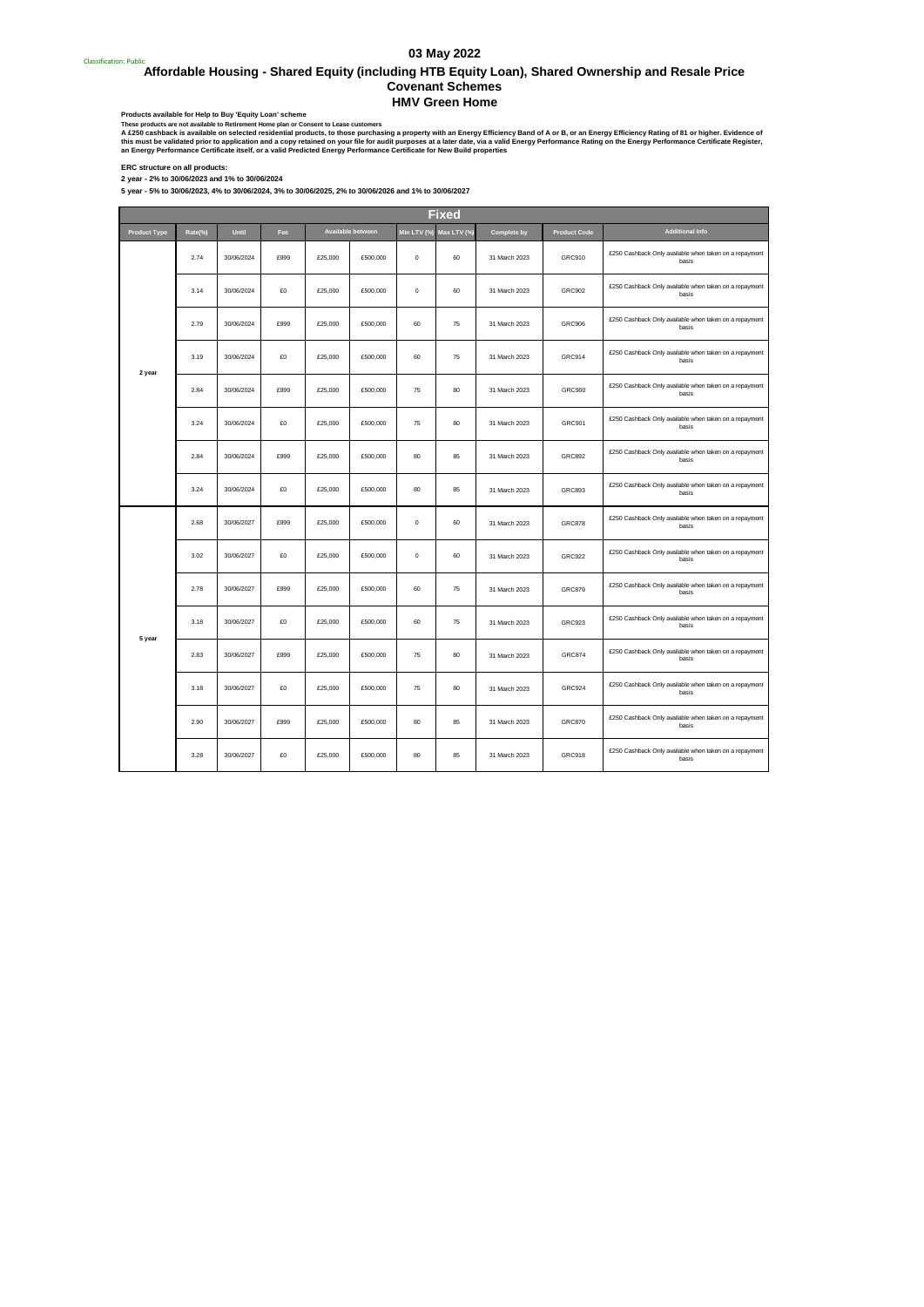## **FTB Green Home**

| Classification: Public | <b>FTB Green Home</b> |         |            |      |         |                   |             |              |                    |                     |                                                                 |
|------------------------|-----------------------|---------|------------|------|---------|-------------------|-------------|--------------|--------------------|---------------------|-----------------------------------------------------------------|
|                        |                       |         |            |      |         |                   |             | <b>Fixed</b> |                    |                     |                                                                 |
|                        | <b>Product Type</b>   | Rate(%) | Until      | Fee  |         | Available between | Min LTV (%) | Max LTV (%)  | <b>Complete by</b> | <b>Product Code</b> | <b>Additional Info</b>                                          |
|                        |                       | 2.74    | 30/06/2024 | £999 | £25,000 | £500,000          | $\mathbf 0$ | 60           | 31 March 2023      | GRC912              | £250 Cashback Only available when taken on a repayment<br>basis |
|                        |                       | 3.14    | 30/06/2024 | £O   | £25,000 | £500,000          | $\mathbf 0$ | 60           | 31 March 2023      | <b>GRC904</b>       | £250 Cashback Only available when taken on a repayment<br>basis |
|                        |                       | 2.79    | 30/06/2024 | £999 | £25,000 | £500,000          | 60          | 75           | 31 March 2023      | <b>GRC908</b>       | £250 Cashback Only available when taken on a repayment<br>basis |
|                        | 2 year                | 3.19    | 30/06/2024 | £0   | £25,000 | £500,000          | 60          | 75           | 31 March 2023      | GRC916              | £250 Cashback Only available when taken on a repayment<br>basis |
|                        |                       | 2.84    | 30/06/2024 | £999 | £25,000 | £500,000          | 75          | 80           | 31 March 2023      | <b>GRC896</b>       | £250 Cashback Only available when taken on a repayment<br>basis |
|                        |                       | 3.24    | 30/06/2024 | £0   | £25,000 | £500,000          | 75          | 80           | 31 March 2023      | <b>GRC897</b>       | £250 Cashback Only available when taken on a repayment<br>basis |
|                        |                       | 2.84    | 30/06/2024 | £999 | £25,000 | £500,000          | 80          | 85           | 31 March 2023      | <b>GRC888</b>       | £250 Cashback Only available when taken on a repayment<br>basis |
|                        |                       | 3.24    | 30/06/2024 | £O   | £25,000 | £500,000          | 80          | 85           | 31 March 2023      | <b>GRC889</b>       | £250 Cashback Only available when taken on a repayment<br>basis |
|                        |                       | 2.68    | 30/06/2027 | £999 | £25,000 | £500,000          | $\mathbf 0$ | 60           | 31 March 2023      | <b>GRC882</b>       | £250 Cashback Only available when taken on a repayment<br>basis |
|                        |                       | 3.02    | 30/06/2027 | £0   | £25,000 | £500,000          | $\mathbf 0$ | 60           | 31 March 2023      | <b>GRC928</b>       | £250 Cashback Only available when taken on a repayment<br>basis |
|                        |                       | 2.78    | 30/06/2027 | £999 | £25,000 | £500,000          | 60          | 75           | 31 March 2023      | <b>GRC883</b>       | £250 Cashback Only available when taken on a repayment<br>basis |
|                        | 5 year                | 3.18    | 30/06/2027 | £O   | £25,000 | £500,000          | 60          | 75           | 31 March 2023      | <b>GRC929</b>       | £250 Cashback Only available when taken on a repayment<br>basis |
|                        |                       | 2.83    | 30/06/2027 | £999 | £25,000 | £500,000          | 75          | 80           | 31 March 2023      | <b>GRC876</b>       | £250 Cashback Only available when taken on a repayment<br>basis |
|                        |                       | 3.18    | 30/06/2027 | £O   | £25,000 | £500,000          | 75          | 80           | 31 March 2023      | GRC930              | £250 Cashback Only available when taken on a repayment<br>basis |
|                        |                       | 2.90    | 30/06/2027 | £999 | £25,000 | £500,000          | 80          | 85           | 31 March 2023      | <b>GRC872</b>       | £250 Cashback Only available when taken on a repayment<br>basis |
|                        |                       | 3.28    | 30/06/2027 | £0   | £25,000 | £500,000          | 80          | 85           | 31 March 2023      | GRC920              | £250 Cashback Only available when taken on a repayment<br>basis |